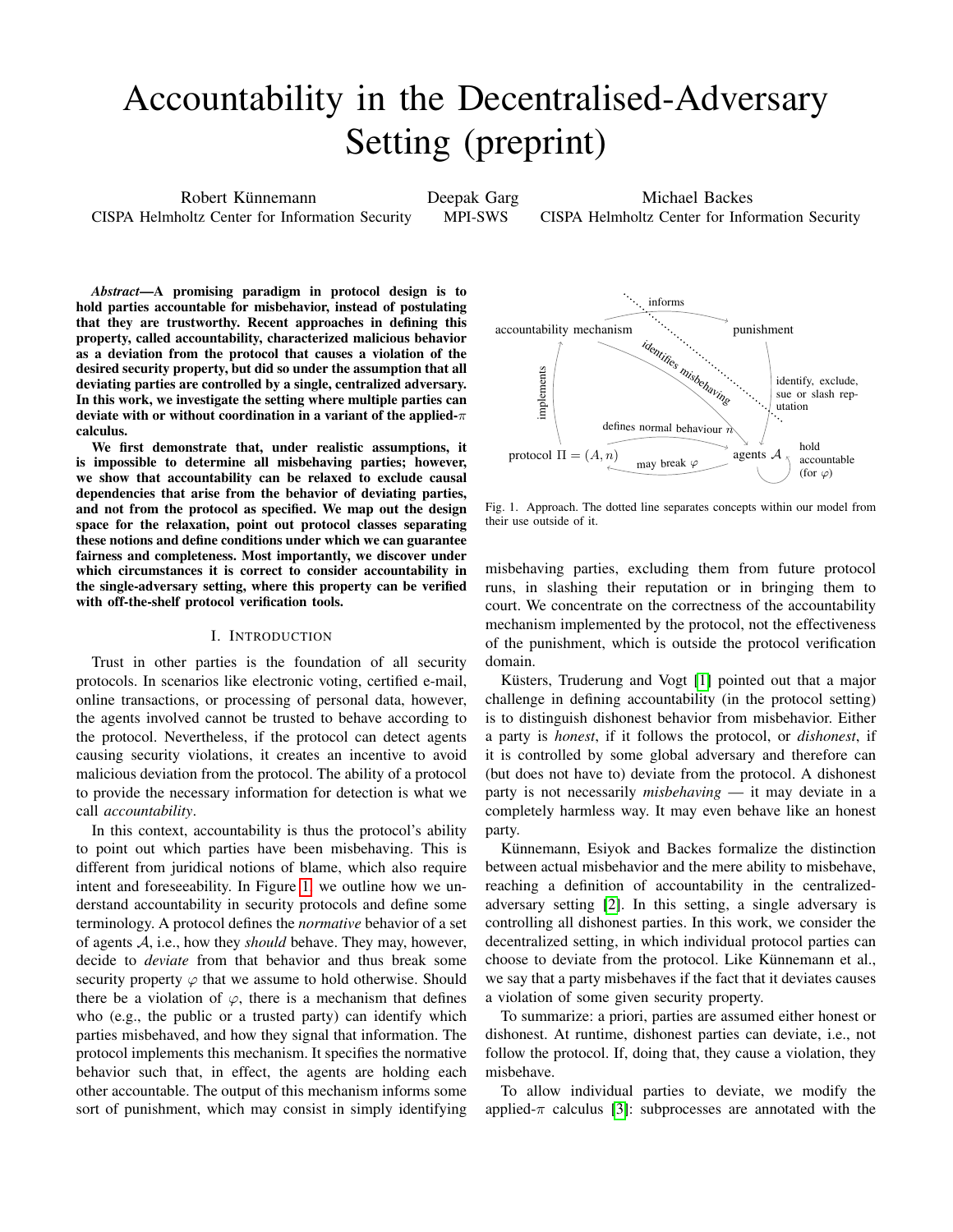effectuating parties and, before the protocol starts, any subprocess that belongs to a deviating party can be replaced by another process. We also examine weaker versions of accountability that consider only deviations that implicate minimal subsets of parties, or where deviating parties share as little information as they can. We relate these notions to each other with separating examples and equivalence proofs. Exploring these notions, we discover:

- 1) Accountability, in general, is impossible to achieve due to the ability of parties to make themselves dependent on each other.
- 2) There is, however, a class of optimality notions that leads to applicable definitions and guarantees soundness, i.e., any party in the verdict did deviate. Some of these notions even guarantee a weak form of completeness, i.e., certain deviating parties are guaranteed to appear in the verdict.
- 3) Optimality w.r.t. simple deviations, where deviating parties cannot have conditionals and are not communicating with each other is equivalent to accountability in the centralized-adversary setting.

The third result establishes the correctness of Künnemann et al.'s verification methodology [\[2\]](#page-12-1) in the centralized-adversary setting. Their method allows the automated verification of practical protocols like OCSP stapling and Certificate Transparency. Most protocol verification tools model the adversary as a non-deterministic reduction step for message input, with the side condition that the message has to be 'deducible,' i.e., can be derived from previous protocol output with a set of rules. To model party deviation, they transform the process so parties can expose their secrets on the public channel, but are registered as 'corrupted.' By showing that this transformation, in the centralized-adversary setting, is equivalent to accountability in the decentralized setting, we show that accountability w.r.t. simple deviations applies to real protocols.

Moreover, we give an interpretation to these existing results: the centralized setting, in fact, ignores important characteristics of the real world, where colluding parties have to communicate to share secrets and can make their behavior dependent on the behavior of others. The equivalent notion in the decentralized setting — accountability w.r.t. simple, knowledge-optimal deviations — precisely defines what is lost in the centralized-adversary setting.

Taking the existing verification results into account, the first result — impossibility of accountability in the decentralizedadversary setting (without optimality assumptions) — shows that the widely held belief that a single, corrupting adversary is an adequate model for dishonest participants may not always be correct. There is a trade-off between efficient verification and a faithful modeling of misbehavior. In the following, we precisely define what we give up for automated verification.

#### II. RELATED WORK

Accountability describes related but slightly different concepts, depending on the context. Papanikolaou and Pearson [\[4\]](#page-12-3) investigate the use of the term in numerous scientific fields (e.g., social science, political science and computer science) and applications(e.g., governance standards and risk assessment procedures) . Depending on the context, they conclude, accountability is defined using the elements of disclosure, liability and non-repudiation, although, in some contexts, these are only seen as measures to implement accountability. There is an agreement on the overarching goal, however: entities such as organizations or individuals need to make their actions transparent and thus be rewardable or punishable for them. In this work, we concentrate on the mechanism informing this punishment and its correctness (see Figure [1](#page-0-0) for an illustration). This is in contrast to, e.g., Feigenbaum et al. [\[5\]](#page-12-4), who characterize accountability in terms of the effect of some punishment. They point out that a punishment can preserve the anonymity of parties, while a mechanism that identifies parties cannot. We agree with this point, but add to it that the punishment mechanism needs to be informed whom to punish. We thus focus on the correctness of this information. The punishment can consist of the identification of offenders, but also their exclusion from future protocol runs or the slashing of reputation within the protocol. Other forms of punishment can manifest themselves outside of the protocol, e.g., legal procedures. Our model is neither suitable for the modeling of such punishments, nor a quantitative analysis of the punishment's effect.

This is in line with much of the work on accountability in the protocol context, most of which provides or uses a notion of accountability in either an informal way, or tailored to the protocol and its security [\[6\]](#page-12-5)–[\[9\]](#page-12-6). Capturing completeness, i.e., the property that all misbehaving parties are blamed, is particularly challenging.

*Defining completeness.* Some prior work treats all deviations as misbehavior. This is unproblematic when considering soundness [\[1\]](#page-12-0): whenever the judge gives some verdict, every party mentioned has deviated from the protocol. The approach fails, however, when expressing completeness: every party that deviated ought to be in the verdict. Parties can deviate in some way that the judge cannot recognize, especially in the protocol security setting. Küsters et al. identify and tackle this problem (see below), while other approaches still follow this idea, considering any trace that the honest behavior cannot produce to be malicious behavior [\[10\]](#page-12-7), [\[11\]](#page-12-8).

Treating all (visible) deviations as misbehavior works fine for distributed systems, where the goal is masking *faults*. Systems like PeerReview [\[10\]](#page-12-7) can guarantee completeness in the Byzantine setting, by monitoring all participating systems. Security protocols are also analyzed in the Byzantine setting; it is, however, hopelessly unrealistic to assume all communication can be monitored. There is simply no way that a web server can be sure that two clients are not communicating with each other outside the protocol. Even if all communication was public — which is unrealistic any accountable protocol would need to verify the behavior of every party in full detail, even if this party is not involved in later phases or cannot meaningfully disrupt communication. A voter in an e-voting protocol would have to refrain from any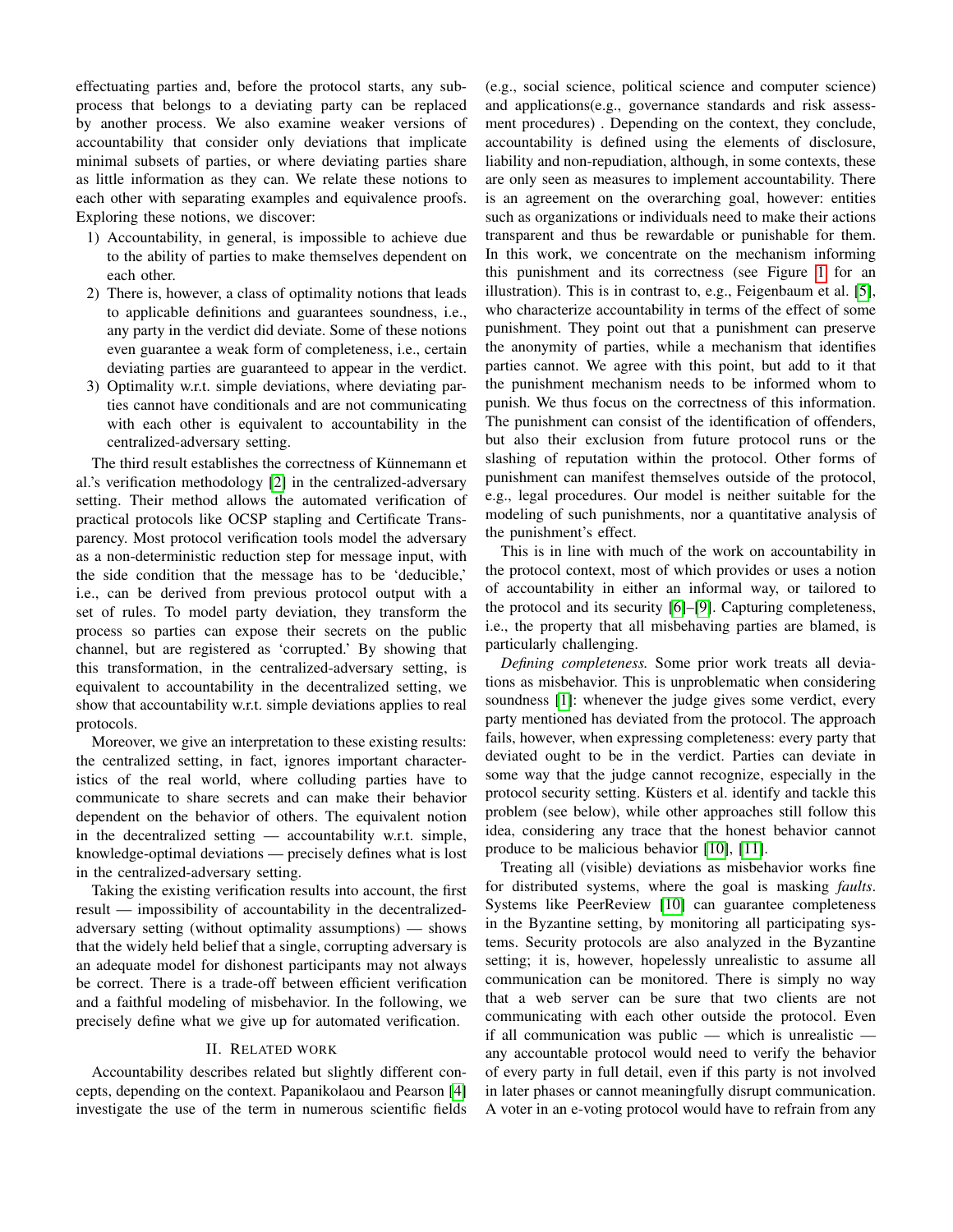communication between casting their votes and the final tally. Systems like PeerReview can therefore only apply to faults in distributed systems [\[10\]](#page-12-7), where the component's adherence to specification is a design goal. Jagadeesan et al. admit that in their model 'the only auditor capable of providing [completeness] is one which blames all principals who are capable of dishonesty, regardless of whether they acted dishonestly or not'  $[11]$ . Küsters et al.  $[1]$ , by contrast, stress the difference between dishonest agents and misbehaving agents and propose a completeness definition that, like ours, is centered around the security property. They propose a middle ground between a protocol-specific definition and a fully protocol-agnostic definition. Their definition is parametric in a use-case-specific policy that indicates who ought to be blamed in which case. These policies, however, cannot reliably express completeness in a protocol-agnostic way. In case of joint misbehavior, the policy is either incomplete, unfair, or it encodes the accountability mechanism itself (see Appendix [B\)](#page-14-0).

*Accountability from causation between protocol events* Instead of equating misbehavior and corruption, we consider misbehaving parties to be those whose deviation (as a whole) causes a violation. By contrast, other causality-based approaches consider individual protocol actions as causes for security violations [\[5\]](#page-12-4), [\[12\]](#page-12-9), [\[13\]](#page-12-10). With this method, unrelated events can be removed prior to forensic analysis. It was considered [\[13\]](#page-12-10) to be a promising first step for defining accountability: once the cause trace, i.e., the sequence of protocol events that are sufficient to cause a violation, is computed, we hold all involved parties accountable. But not all protocol actions that are causally related to an attack are malicious. A key server distributing public keys can be necessary in the attack because the attack relies on public keys, without even deviating from the protocol. While cause traces may help in filtering out parties that were altogether uninvolved in the attack, they nonetheless refer us to the original question: What constitutes malicious misbehavior? Datta et al. [\[13\]](#page-12-10) sketch a procedure for blame assignment where the key server is blamed unless he followed the protocol to the letter. This is overly strict (a deviation from the protocol might be unrelated to the attack) and again requires complete monitoring. Feigenbaum et al. [\[5\]](#page-12-4) consider causation on protocol events a black box and focus on punishment (possibly protecting the parties' identities). Gössler et al. [\[12\]](#page-12-9) focus on traces and assume an explicit dependency relation to recognize faulty components in a system, therefore excluding the case of parties colluding privately. Their approach hence applies to distributed systems, but not the security setting.

*Accountability in the centralized setting* Künnemann et al. [\[2\]](#page-12-1) provide a verification methodology for accountability in the centralized-adversary setting, which is what all widely used protocol verification tools are based on. They used this methodology to verify practical protocols (OCSP stapling and Certificate Transparency) and academic proposals. The present work provides a foundation and justification for their methodology, as the centralized-adversary setting can neither reflect individual deviations, nor communication between deviating parties. We formally relate their ad hoc modeling of protocol deviations via party corruption to the much richer setting where parties are processes that communicate with each other. More precisely, we show equivalence to a weakened version of accountability. Hence their verification results transfer to accountability in the decentralized setting, the definition we present here. We will also show that (strong) accountability in the decentralized setting is impossible to achieve without restrictions, further emphasizing the loss of generality in the centralized-adversary setting.

Summarizing, existing approaches are either protocol specific, or require the slightest deviation to be punished, even if the normative behavior had had the same causal dependencies. In scenarios where parties can communicate privately, however, the latter approach reaches its limits. Analysis methods exist in the centralized-adversary setting [\[2\]](#page-12-1), but as this setting is not accurately reflecting the actual threat — multiple, coordinating protocol participants — it is unclear what they compute.

#### III. PROCESS CALCULUS

To reason about accountability formally, we must reason about deviating parties. In the following, we introduce a process calculus that allows individual parties to deviate from the protocol. The calculus draws heavily from the applied- $\pi$  calculus [\[14\]](#page-12-11), but it annotates processes with the party executing them. We describe a protocol in terms of the structure of the process, which determines which parties run in parallel and which parties share secrets, and the *normative behavior*, which determines which process each party runs. Any party may choose to run a different process, which we call a *deviation*. We will first introduce the term algebra and the process calculus (closely following the applied- $\pi$  calculus) before we specify how parties deviate.

*a) Notational conventions:* For two functions f and g,  $f[g]$  denotes the function mapping any  $x \in dom(g)$  to  $g(x)$ , and any  $x \in dom(f) \setminus dom(g)$  to  $f(x)$ . For  $l = (e_1, \ldots, e_n)$ and  $1 \leq i \leq n$ , we write  $l_i$  to refer to  $e_i$  and  $l' \leq l$  if  $l'$  is a prefix of  $l$ . We denote domain restriction of a function  $f$  to a subset  $S \subseteq dom(f)$  as  $f|_S$ . We filter a sequence l by a set S, denoted  $l|<sub>S</sub>$ , by removing each element that is not in S.

*b) Terms and equational theories:* We model messages by abstract terms. Assume a countably infinite set of names  $X$ used to model cryptographic keys and nonces, and a countably infinite set of variables V. Given a signature  $\Sigma$ , i.e., a set of function symbols with an arity each, we write  $f/n$  for function symbol f of arity n. Let Terms<sub>Σ</sub> be the set of terms built over  $\Sigma$ , X, and V, and names(t), respectively vars(t), denote the set of names, respectively variables, appearing in a term  $t$ . We denote the set of ground terms, i.e., terms without variables, by  $M_{\Sigma}$ . When  $\Sigma$  is fixed or clear from the context, we omit it and simply write Terms for Terms<sub>Σ</sub> and M for  $M_{\Sigma}$ .

We equip the term algebra with an equational theory  $E$ , i.e., a finite set of equations of the form  $m = m'$  where  $m, m' \in$  Terms. The equational theory defines the binary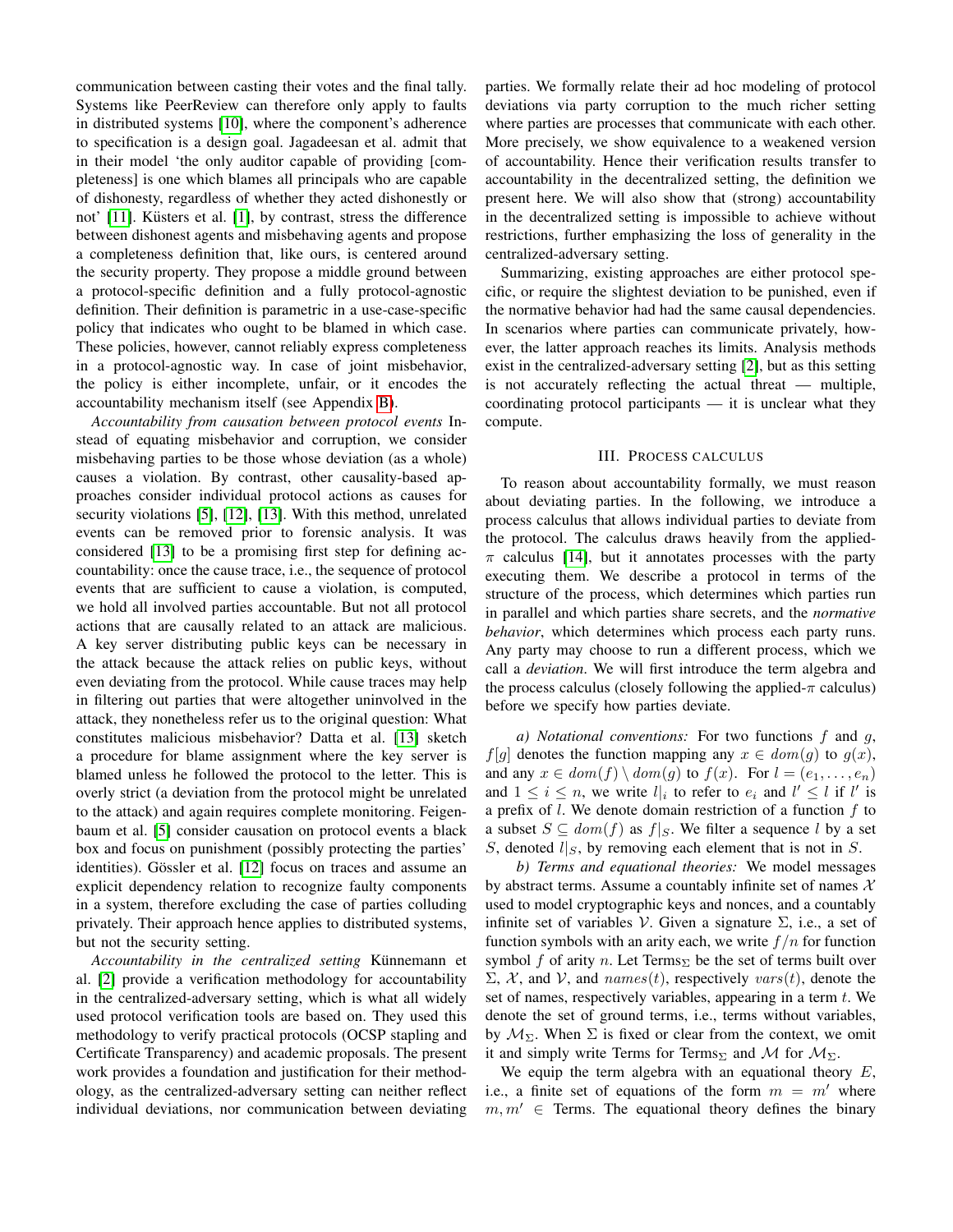relation  $=_E$  on terms, which is the smallest equivalence relation containing the equations in  $E$  that is closed under application of function symbols, bijective renaming of names and substitution of variables by terms.

<span id="page-3-3"></span>**Example 1.** The signature  $\Sigma_{\text{sig}} := \{true/0, pk/1, sig/2, \}$  $versig/3, extract/1$ } and the following equational theory model digital signatures:  $versig(pk(x), sig(x, y), y) = true$ and  $extract(sig(x, y)) = y$ . As usual,  $extract/1$  overapproximates the capacity of parties to learn the value of the signed message, however, realistic protocols should not rely on this function symbol, given that many implementations of digital signatures do not provide this feature.

Let  $E$  and  $\Sigma$  be fixed such that they include function symbols for construction and deconstruction of pairs, i.e.,  $\Sigma \supseteq$  $\Sigma_{\text{pairs}} := \{ \langle ., . \rangle, \pi_1, \pi_2 \} \subseteq \Sigma$  and equations  $\pi_1(\langle x, y \rangle) = x$ and  $\pi_2(\langle x, y \rangle) = y$  are in E. We use  $\langle x_1, x_2, \ldots, x_n \rangle$  as a shorthand for  $\langle x_1,\langle x_2,\langle \ldots,\langle x_{n-1}, x_n\rangle \ldots \rangle$ . Set membership modulo E is denoted by  $\in$ E and defined as  $e \in$ E S iff  $\exists e' \in S$ .  $e' =_E e$ . A substitution  $\sigma$  is a partial function from variables  $x_i$  to terms  $t_i$  written  $\sigma = \{t^i/_{x_1}, \ldots, t^n/_{x_n}\}.$  We homomorphically extend  $\sigma$  to apply to terms and use postfix notation to denote its application, e.g.,  $t\sigma$  applies  $\sigma$  to  $t$ .

*c) Grammar and operational semantics:* In contrast to the applied- $\pi$  calculus [\[14\]](#page-12-11), our calculus incorporates the effectuating party of a process. Since processes running in parallel can represent threads or programs running in parallel as well as computers in an asynchronous network, this annotation is necessary. Assume a set of parties  $A$ , a subset of which,  $\mathcal{T} \subset \mathcal{A}$ , is trusted never to deviate from normative behavior.

$$
\langle P,Q \rangle ::= (\text{plain processes}) \quad \langle A,B \rangle ::= (\text{ext. process})
$$
\n
$$
\begin{array}{ccc}\n\mid & 0 & \mid & A \mid B \\
\mid & \nu n; P & \mid & \nu n; A \\
\mid & \text{in}(x); P & \mid & \nu x; A \\
\mid & \text{out}(m); P & \mid & \{m/x\} \\
\mid & \text{if } m = m' \text{ then } P \text{ else } Q & \mid & p \text{ for } p \in \mathcal{A} \\
\mid & \text{event } t; P & \mid & P\n\end{array}
$$

<span id="page-3-0"></span>Fig. 2. Syntax, where  $n \in \mathcal{X}, x \in \mathcal{V}$  and  $m, m' \in \text{Terms}$ 

Plain processes (defined by the grammar in Figure [2\)](#page-3-0) usually define the behavior of a single party as a combination of message input and output (on a single, global, public channel), conditionals w.r.t.  $=_E$  and scope restriction  $\nu$ n; P (which creates a fresh name  $n$  and then behaves like  $P$ ). Furthermore, plain processes can emit events, which can be used to model signaling behavior (see Example [2](#page-3-1) below) or append-only logs. We will omit else branches with zero processes for brevity. For simplicity, we exclude parallel composition and replication in plain processes, as otherwise we would need to track several processes per party<sup>[1](#page-3-2)</sup>. Extended processes combine extended or plain processes via parallel composition  $(A \mid B)$ . We use scope restrictions on names to distribute shared secrets.

An active substitution  ${m \choose x}$  acts as a 'floating' substitution operation. Together with scope restriction on variables, they allow processes to transmit terms between each other (see below). As usual, names and variables have scopes delimited by restrictions and inputs. We write  $fv(A)$ ,  $fn(A)$  for the set of free variables and names of A, respectively. Finally, the 'hole'  $r_p$  serves as a placeholder for a subprocess. Later, we define how the normative behavior of a party  $p \in A$  or a deviation may substitute this hole by a process. We thus require the following condition.

Definition 1 (skeleton process). A *skeleton process* is defined by the grammar for extended processes without the last production rule (which includes plain processes) and exactly one hole  $\cdot_p$  per party  $p \in \mathcal{A}$ .

A protocol is now defined in terms of a skeleton process determining how information, i.e., names and terms, are initially shared between parties, and a function that maps every party to a plain process.

<span id="page-3-4"></span>**Definition 2** (protocol). A protocol  $\Pi = (A, n)$  consists of a skeleton process  $A$  and a function  $n$  from  $A$  to plain processes such that for all  $p \in A$ , all  $fn(n(p))$  and  $fv(n(p))$  are bound in the scope of  $\cdot_p$  in A. We call  $n(p)$  the *normative behavior* of p.

A straightforward approach to achieve accountability is to have a trusted monitor, which executes requests but expects them to be signed. The next example follows this paradigm.

<span id="page-3-1"></span>**Example 2** (delegation example). Assume the signature  $\Sigma$ consisting of  $\Sigma_{\text{pairs}}$ ,  $\Sigma_{\text{sig}}$ ,  $\Sigma_{\text{log}}$  = {Log/2, Exec/1} and  $\Sigma_{\text{act}} = \{ NAct/0, SAct/0, UnAct/0, isAct/1 \}.$  Consider the equations in Example [1](#page-3-3) and the following:  $isAct(a) = true$ if a is either a normal action  $(NAct)$ , special action  $(SAct)$ or an unusual action ( $UnAct$ ). Assume four parties,  $A, B, I$ and T. Among those only  $\mathcal{T} = \{T\}$  is trusted. The following skeleton process defines the generation of  $A$  and  $B$ 's signing keys and the distribution of their public parts:

$$
\nu s k_A ; \nu s k_B ; \{^{pk(s k_A)}/\rho k_A, ^{pk(s k_B)}/\rho k_B \} | \cdot_A | \cdot_B | \cdot_I | \cdot_T
$$

The party A processes two kinds of actions, normal actions and special actions. Normal action are signed and sent to  $T$  for execution. Special actions are forwarded to  $B$  for authorization, which signs the request identifier  $n_a$ . Finally, A sends both signatures to  $T$  for processing.

$$
n(A) := \text{in}(a); \text{ if } a = \text{Mact} \text{ then } \text{out}(\langle a, sig(sk_A, a \rangle))
$$
\nelse if  $a = \text{SAct}$  then\n
$$
\nu n_a; \text{out}(\langle n_a, sig(sk_A, \langle a, n_a \rangle)));
$$
\n
$$
\text{in}(r); \text{ if } versig(pk_B, r, n_a) = \text{true} \text{ then}
$$
\n
$$
\text{out}(\langle a, n_a, sig(sk_A, \langle a, n_a \rangle), r \rangle)
$$
\n
$$
n(B) := \text{in}(m); \text{ if } versig(pk_A, \pi_2(m), \langle SAct, \pi_1(m) \rangle) = \text{true}
$$
\nthen 
$$
\text{out}(sig(sk_B, \pi_1(m)))
$$

The trusted monitor  $T$  verifies the signature of incoming requests, but not which action they contain. But it takes note of who issued the request. This strategy is typical in scenarios where security violations may only be determined after the

<span id="page-3-2"></span><sup>&</sup>lt;sup>1</sup>This could be achieved, e.g., by drawing fresh names as session identifiers [\[15\]](#page-12-12).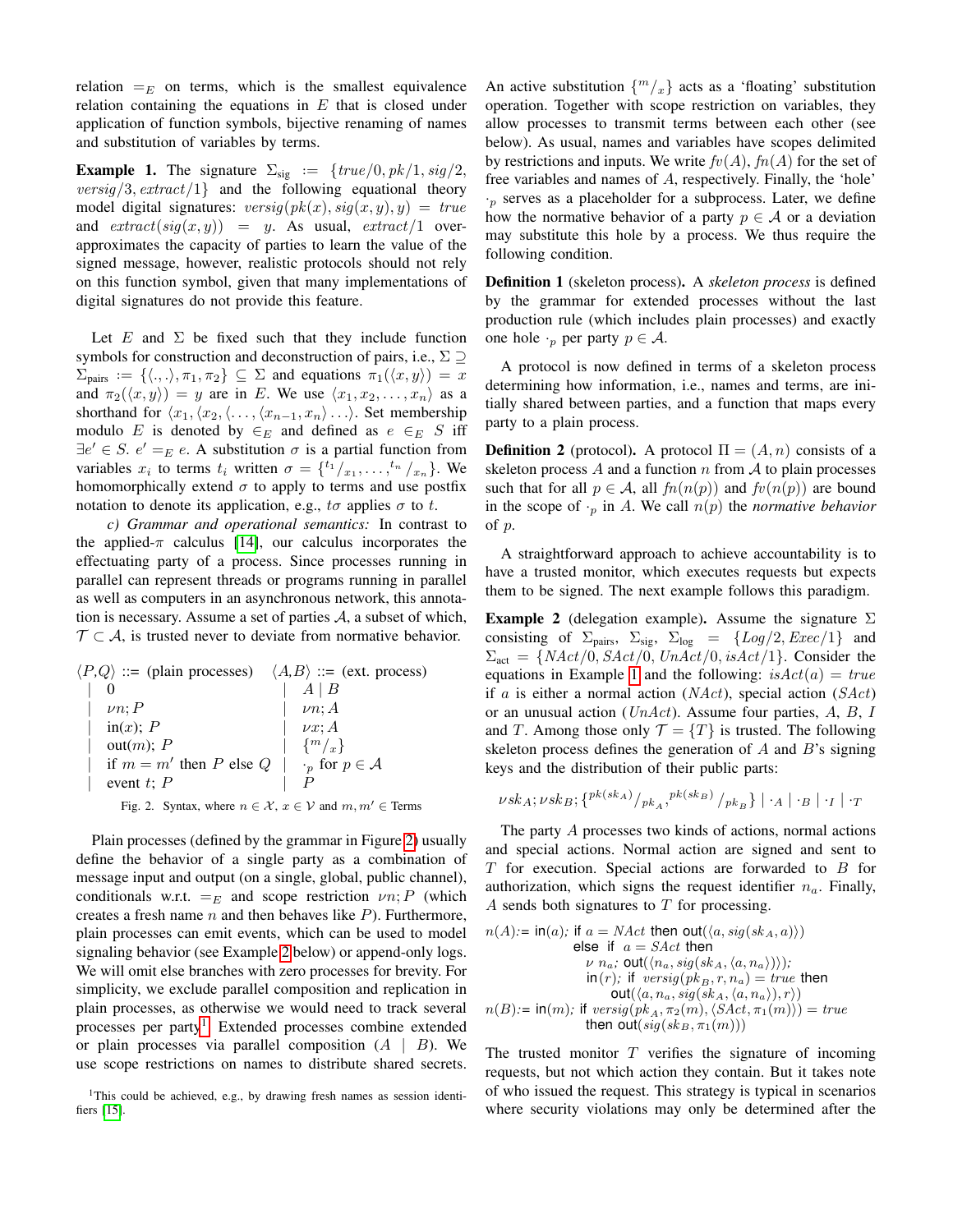THEN (if  $t_1 = t_2$  then P else  $Q)_{p_A} \xrightarrow{p_A} P_{p_A}$  if  $t_1 =_E t_2$ ELSE (if  $t_1 = t_2$  then P else  $Q)_{p_A} \xrightarrow{p_A} Q_{p_A}$  if  $t_1 \neq_E t_2$ COMM  $(\textsf{out}(x); P)_{p_A} | (\textsf{in}(x); Q)_{p_B} \xrightarrow{(p_A, p_B, x)} P_{p_A} | Q_{p_B}$ EVENT (event  $x;P)_{p_A} \xrightarrow{(p_A,x)} P_{p_A}$ 

#### <span id="page-4-0"></span>Fig. 3. Reduction rules

fact, e.g., if  $T$  cannot tell usual from unusual actions. For example, in a hospital, it may be unusual for a doctor  $(A)$  to retrieve data belonging to another doctor's  $(B's)$  patient. Still, in case of an emergency, A should be able to request this special action without further ado, but has to justify it later. The responsibility of  $T$  is to enforce that the necessary information is present. Let  $xa$ ,  $xn$ ,  $s_1$ ,  $s_2$  in the second branch abbreviate  $xa = \pi_1(m), xn = \pi_1(\pi_2(m)), s_1 = \pi_1(\pi_2(\pi_2(m)))$  etc. such that  $m = \langle xa, xn, s_1, s_2 \rangle$ . Then,

$$
n(T):=\text{in}(m);
$$
\nif  $versig(pk_A, \pi_2(m), \pi_1(m)) = true$  then  
\nevent  $Log(A, \pi_1(m));$  event  $Exec(\pi_1(m))$   
\nelse if  $versig(pk_A, s_1, \langle xa, xn \rangle) = true$  then  
\nif  $versig(pk_B, s_2, xn) = true$  then  
\nevent  $Log(\langle A, B \rangle, xa)$ ; event  $Exec(xa)$ 

The party I with  $n(I) := \text{out } (SAct)$ ; out  $(\langle pk_A, pk_B \rangle)$  models an intruder who knows  $A$ 's and  $B$ 's public key and triggers communication between A and B leading to a normal run.  $\square$ 

The operational semantics is same as for the applied- $\pi$ calculus, except that *a*) the topmost process inserted at a hole  $\cdot_p$  is annotated with the party p (skipping scope restrictions, i.e.,  $\nu n.P$  becomes  $\nu n.(P)<sub>p</sub>$ ), and reduction preserves these annotations. *b*) Reductions are additionally labeled with the effectuating party for internal reductions, and with the sending party and the recipient in case of communication (see Figure [3\)](#page-4-0). Appendix [A](#page-13-0) recalls the applied-pi calculus, including our modifications, in detail. Let  $traces(A) = \{(l_1, \ldots, l_n) \in$  $((\mathcal{A}\times\mathcal{A}\times\text{Terms})\uplus (\mathcal{A}\times\text{Terms})\uplus \mathcal{A})^* \mid A \xrightarrow{l_1} \cdots \xrightarrow{l_n}$ . We define

$$
ctl(e) = \begin{cases} (p_A, p_B) & \text{if } e = (p_A, p_B, m) \\ (p_A) & \text{if } e = (p_A, m) \\ (p_A) & \text{if } e = p_A \end{cases}
$$

and lift it to traces to define the control flow  $\text{cl}(t) \in ((A \times$  $(A) \oplus A$ <sup>\*</sup> of a trace. Unless stated otherwise, we will assume the set of visible event (visible to some judge) to be  $V =$  $A \times$  Terms. We will impose that verdicts are derived from the visible part of a trace  $t|_V$ . The control flow,  $\operatorname{ctl}(t)$ , will be used to define 'what-if' scenarios that are related to the actual trace.

*d) Deviations:* A deviation is a function that overwrites the normative behavior of untrusted parties and may only refer to names and variables the normative behavior has access to. For instance, a deviation for A in Example [2](#page-3-1) may refer to  $pk_B \in fv(n(A))$ , which is bound to  $pk(sk_B$ ), but not to  $sk_B \notin$  $fn(n(A)).$ 

<span id="page-4-1"></span>Definition 3 (protocol deviation / instance). For a protocol  $\Pi = (A, n)$ , a partial function  $\delta$  from  $A \setminus \mathcal{T}$  to plain processes such that  $f\nu(\delta(p)) \subseteq f\nu(n(p))$  and  $f\nu(\delta(p)) \subseteq f\nu(n(p))$  for every  $p \in dom(d)$  is called a *deviation* and induces an instance of Π, which we denote Πδ. In Πδ, each occurrence of  $\cdot_p$  is substituted by  $\delta(p)$ , if defined, and  $n(p)$  otherwise. In both cases, the first subprocess that is not of the form  $\nu m$ ; P is annotated with p.

For the empty deviation  $\emptyset$ , the instance  $\Pi\emptyset$  is an extended process that contains only the normative behavior of all parties. By Def. [2,](#page-3-4) the free names and variables of all plain processes in the domain of n are bound in the scope of  $\cdot_p$  in A, hence any instance of the protocol is closed.

Given a protocol  $\Pi$  and deviation  $\delta$ , we consider security properties as predicates over traces  $t \in \text{traces}(P\delta)$ . For all security properties  $\varphi$ , we require that  $\varphi$  is congruent w.r.t. E and only regards the visible part of the trace, i.e. for all  $t, t'$ ,  $t|_V =_E t'|_V \implies \varphi(t) = \varphi(t').$ 

Example 3. The delegation protocol (Ex. [2\)](#page-3-1) shall hold parties accountable for effectuating actions that are neither normal nor special. The security property is thus:

$$
\varphi(t) := \forall e. (T, e) \in t|_V \land e =_E \text{Exec}(a) \implies
$$

$$
a \in_E \{ \text{NAct}, \text{SAct} \}.
$$

#### IV. ACCOUNTABILITY

With this calculus in place, we can now argue about accountability in traces where one or more parties decide not to follow the protocol. By restricting the domain of a deviation δ, we can even examine *counterfactual* scenarios where only some of the deviating parties are exhibiting the same behavior, while the other parties are reset to their normative behavior. We will use this feature to define the *a posteriori verdict* (short: apv). The apv specifies which parties *should* be held accountable, but can only be computed if the behavior of each party is known. It forms the basis for our later treatment of unknown deviations: Ideally, an accountability mechanism should always give a verdict that coincides with this a posteriori judgment. An accountability protocol is thus a protocol that computes the apv.

#### *A. A posteriori verdict*

We define accountability as the ability of a protocol to compute which parties caused a security violation. Accountability is hence a meta property; we speak of accountability for some security property  $\varphi$ .

To decide which parties caused the violation, we follow the structured-model approach to causation [\[16\]](#page-12-13). The idea is to determine causal relations by intervening on potential causal factors. In our case, the only causal factor we intervene on is whether a party deviates at all.

Most definitions of actual causation follow the counterfactual approach [\[16\]](#page-12-13), [\[17\]](#page-12-14) going back to Lewis [\[18\]](#page-12-15) and possibly Hume [\[19,](#page-12-16) Section VII]. These definitions all follow the idea that 'event  $A$  causes event  $B$ ' means that  $B$  would not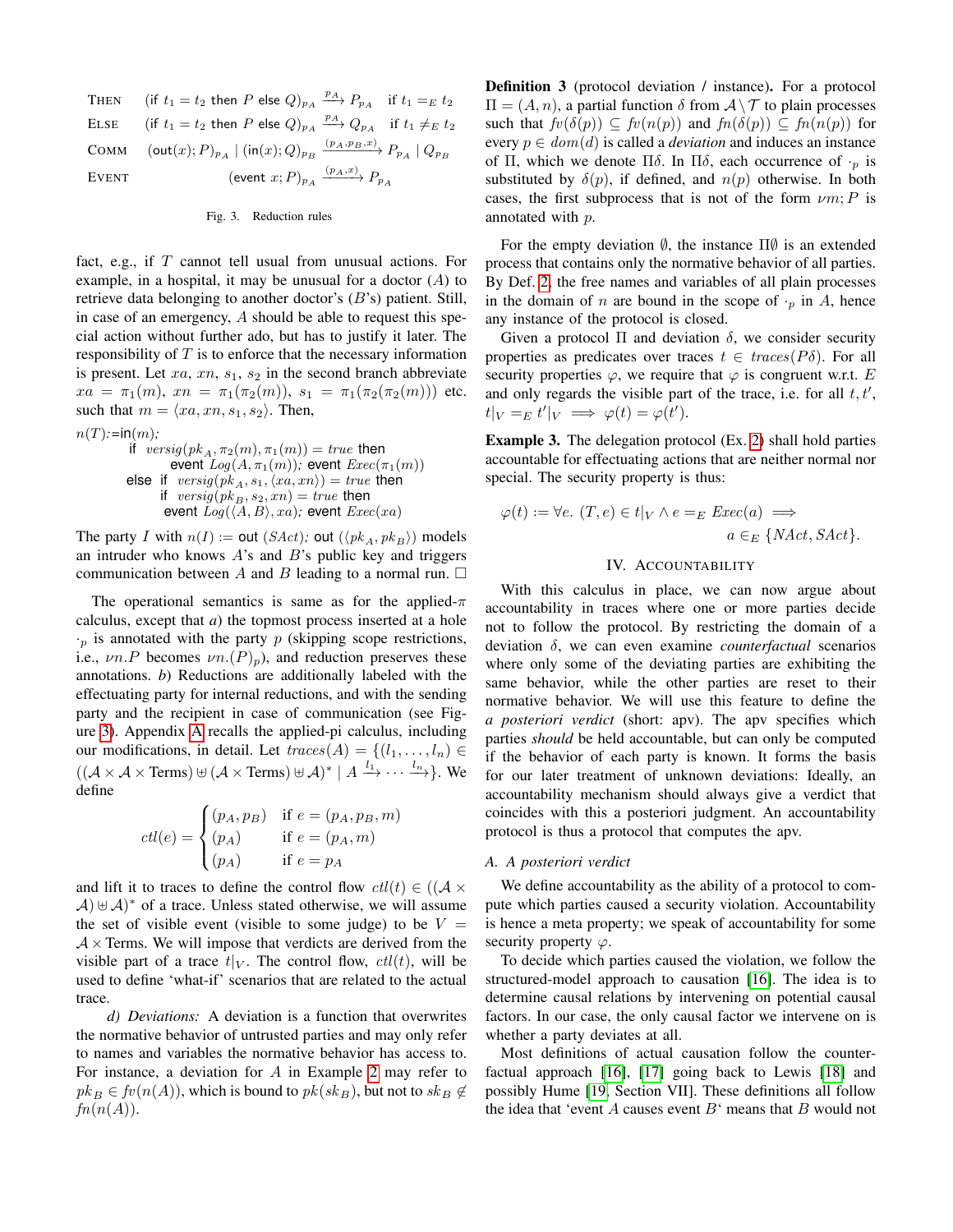have happened had it not been for A. In the structured-model approach, the factual scenario is modified (*intervened on*) to remove A. If B never occurs after this so-called intervention, A was necessary to cause B.

We build our definition on the dual notion of sufficient causation [\[13\]](#page-12-10), [\[20\]](#page-12-17). It captures all parties for which the *fact that they are deviating at all* is causing the violation, i.e., events of the form 'a party or a set of parties  $S \subseteq A$  are deviating' are sufficient to cause  $\neg \varphi$ . Intuitively, such an event is a cause for a violation iff:

- SC1. A violation indeed occurred and S indeed deviated.
- SC2. If all deviating parties, *except the parties in* S, behaved honestly, the same violation would still occur.
- SC3. S is minimal, i.e., SC1 and SC2 hold for no strict subset of S.

SC1 is a prerequisite for any form of causation. SC2 formalizes that the deviation of the parties in S alone is *sufficient* to disrupt the protocol. SC3 removes parties who deviated, but whose deviations are not needed to produce a violation. Consider, e.g., two parties,  $A$  and  $B$ , colluding against a secret sharing scheme with a threshold of two. Removing either A or B from  $S = \{A, B\}$  would eliminate the violation. Hence  $A$  and  $B$  jointly caused the violation. Now consider two parties,  $C$  and  $D$ , running two attacks on a different system, at different points in time, without coordination. Due to SC3,  $\{C, D\}$  would not be considered a cause, but both  $\{C\}$ and {D}. Hence C and D *independently* caused the violation. Distinguishing between joint and independent causation is a strength of sufficient causation. We define the a posteriori verdict (apv) as the set of all sets of parties that caused a violation.

<span id="page-5-0"></span>**Definition 4** (a posteriori verdict). Given a protocol  $\Pi$  =  $(A, n)$ , a property  $\varphi$ , and a deviation  $\delta$ , the *a posteriori verdict* for  $t \in \text{traces}(\Pi \delta)$  is defined  $\text{app}_{\Pi, \varphi}(t, \delta) :=$ 

 $\{S \mid \neg \varphi(t) \text{ and } S \subseteq dom(\delta) \}$  (SC1)

and S is minimal s.t. (SC3)

 $\exists t' \in \text{traces}(\Pi \delta |_{\rm S}) . t =_{\rm S} t' \wedge \neg \varphi(t')$  $(SC2)$ 

Here,  $t =_S t'$  is short for  $\frac{ctl(t)|}{s} \neq \frac{ctl(t')|}{s}$ , where  $\Rightarrow$  S := (S × A) ∪ (A × S) ∪ (S) denotes the part of the control flow of t that involves any party in S.

The intervention on the trace in SC2 is characterized by restricting the domain of  $\delta$  to S. We hence consider a run of the protocol where some parties — those outside of  $S$  — are reverted to their normative behavior. If the way S deviated is sufficient to cause a violation, such a run must exist. But note that this run is not arbitrary; the parties in S are bound to their previous control flow. By contrast, parties that are reverted to their normative behavior can have any control flow, as the process defining their deviating behavior may have an entirely different structure from their normative behavior.

**Example 4.** Consider a deviation  $\delta$  for Example [2](#page-3-1) with  $\delta(B) := \text{out}(sk_B)$  and  $\delta(A)$  defined as follows:

 $in(xsk)$ ;  $\nu n_a$ ;  $out(\langle UnAct, n_a, sig(sk_A, \langle UnAct, n_a \rangle), sig(xsk, n_a)\rangle)$ 

Let trace  $t$  be such that  $B$  sends her signing key to  $A$ , who fakes  $B$ 's authorization and then instructs  $T$  to execute an unusual action. W.r.t. the property that no unusual action was executed, i.e.,  $\varphi(t) := (T,Exec(UnAct)) \notin_E t$ , the a posteriori verdict  $apv(t, \delta)$  is  $\{\{A, B\}\}\$ , as reverting either A or B to their normative behavior avoids  $\varphi$ . By contrast, if  $\delta'(A) := \text{out}(sig(ska, UnAct))$  and B shares its signing key with *I*, i.e.,  $\delta'(B) := \text{out}(sk_B)$  and  $\delta'(I) := \text{in}(m)$ , then  $apv(t',\delta') = \{\{A\}\}\$ , for the obvious trace t, as B's behavior, even if it was reckless, had no bearing on the coming about of  $\neg \varphi$ .

#### <span id="page-5-1"></span>*B. Discussion*

Causation versus (observable) deviation. Some causationbased definitions in distributed systems consider any deviation from specification a fault [\[10\]](#page-12-7). This concept does not translate to misbehavior in the security setting, where the behavior of protocol participants is not fully observable. A server, e.g., only observes the messages that clients send to her, but not messages between clients. Causation weakens this requirement: hidden messages are irrelevant unless they are causally relevant to the attack.

Notion of causation. While no universally accepted notion of causation exists, Lewis's counterfactual approach [\[18\]](#page-12-15) is the inspiration for most definitions, e.g. [\[16\]](#page-12-13), [\[17\]](#page-12-14), [\[21\]](#page-12-18). All of these can be abstracted to a form of 'necessary causation' that is dual to sufficient causation [\[13\]](#page-12-10), [\[20\]](#page-12-17) as presented here: sets of necessary causes can be mapped to sets of sufficient causes and vice versa. In particular Halpern and Pearl's definition [\[16\]](#page-12-13), [\[17\]](#page-12-14), the most popular to date, can be interpreted in terms of sufficient causation where interventions in SC2 may not stray from the original control flow [\[22\]](#page-12-19).

Valid counterfactuals. The result of the intervention in SC2, also called *counterfactual*, has to exhibit the same control flow as the actual trace. In the context of programs and distributed systems, this is fairly common [\[13\]](#page-12-10), [\[22\]](#page-12-19), [\[23\]](#page-12-20), but other methods exist, e.g., based on their output according to specification [\[24\]](#page-12-21), [\[25\]](#page-13-1). This approach has little use in the wider context of philosophy and law studies (what would be the 'control flow' of a car accident?) Various notions of causality exist whose main difference is in which counterfactuals are permitted. They can be based on the structure of the causal graph [\[16\]](#page-12-13), [\[17\]](#page-12-14), or on a fine-grained classification of events [\[26\]](#page-13-2), [\[27\]](#page-13-3).

Hyperproperties. Many important security properties, e.g., information flow, can only be expressed as hyperproperties [\[28\]](#page-13-4). The apv builds on sufficient causation. Like its dual [\[16\]](#page-12-13), it deals with causation between events defined on single traces. Investigations in the cryptographic settings [\[29\]](#page-13-5) show that a transfer of the apv is not straightforward, as it is unclear how to define the counterfactual w.r.t. a set of traces that violate the hyperproperty. Indeed, the definition of causality in the probabilistic setting is the subject of ongoing research [\[30\]](#page-13-6).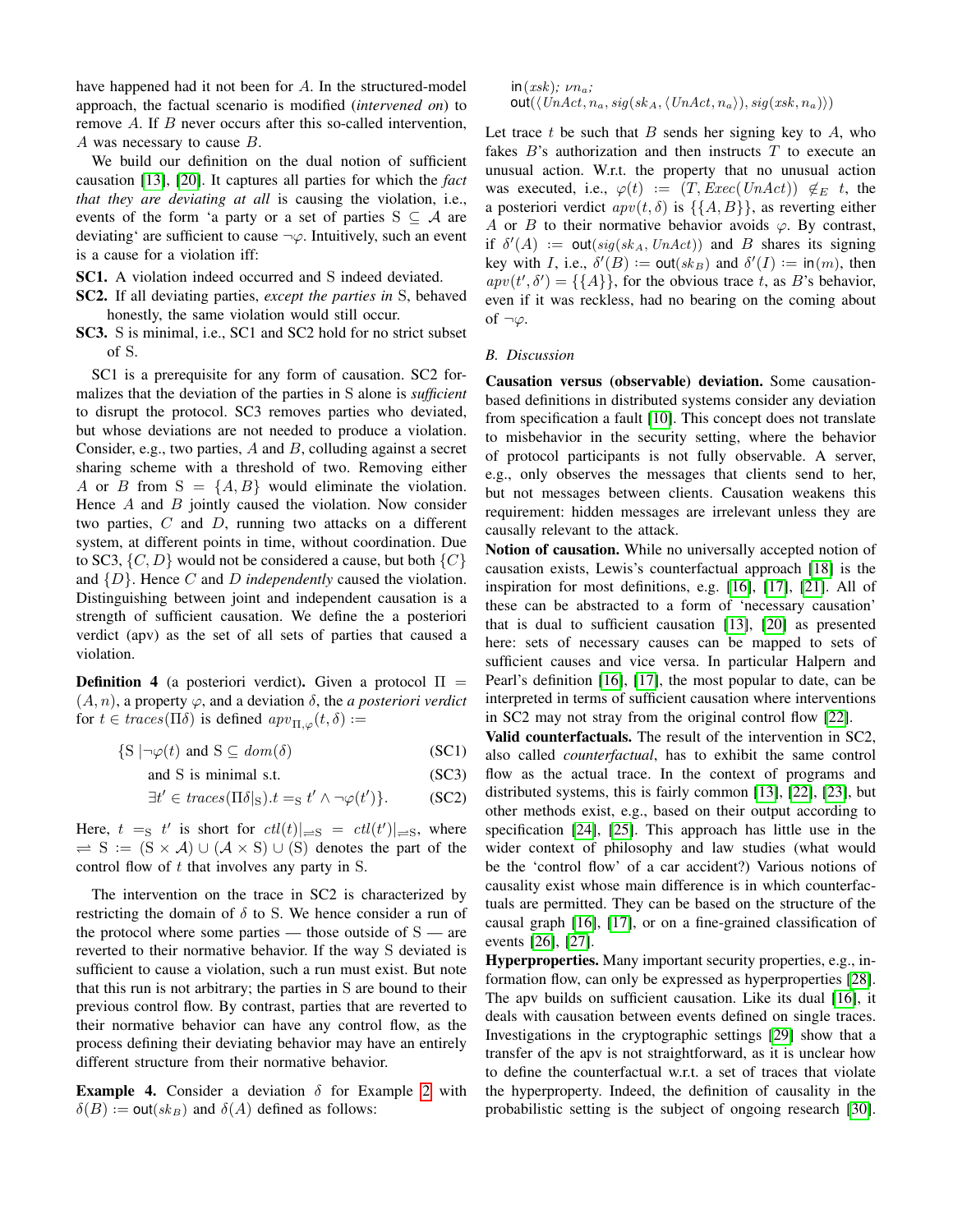First results for causal analysis of hyperproperties have only just been made [\[31\]](#page-13-7).

## *C. Verdict function*

We expect security protocols  $\Pi$  to be equipped with a function verdict : traces( $\Pi$ )  $\rightarrow$  2<sup>2A</sup> that assigns each trace a verdict. Like security properties, we define verdicts to be congruent modulo  $E$  and to consider only events. In practice, the use case can impose additional requirements: e.g., for a verdict to be computable from a public log, or from events output by a trusted party, etc. The verdict function abstracts whatever entity is giving the verdict, be it a real judge or jury, or a designated party which is part of the protocol. To clarify its semantics, we sometimes write a verdict  $v$  as a propositional formula with parties as atoms:  $\bigvee_{C \in v} \big( \bigwedge_{p \in C} p \big).$ 

The verdict provides the set of *independently* accountable groups of agents such that all agents within such a group are *jointly* accountable. For example, a verdict  $(A \wedge B) \vee (B \wedge B)$  $C$ )  $\vee$  ( $A \wedge C$ ) (equivalently,  $\{\{A, B\}, \{B, C\}, \{A, C\}\}\)$  states that the way any *two* of the three parties A, B, C actually deviated was sufficient to provoke the violation. This occurs, e.g., when a simple majority was enough to accept a faulty input, and all three did in fact misbehave.

Example 5 (verdict). In Example [2,](#page-3-1) the task of the monitor is to supply sufficient evidence of the parties deviating from protocol by issuing an unusual action. We thus assume only the events of the trusted party to be visible,  $V = \{T\} \times \text{Terms}$ and, using the shorthand  $e \in T$   $t \iff (T, e) \in t|_V$ , we consider the verdict function  $verdict(t) :=$ 

$$
\begin{cases} \{\{A, B\}\} & \text{if } Exec(a), Log(\langle A, B \rangle, a) \in^T t \\ \wedge a \notin \{SAct, NAct\}, \\ \{\{A\}\} & Exec(a), Log(A, a) \in^T t \wedge a \neq NAct, \\ \emptyset & \text{otherwise.} \end{cases}
$$

This example shows how events can provide for an appendonly log, which in Example [2](#page-3-1) is written by a trusted party. Here, a judge inspects the visible part of the trace, i.e.,  $T$ 's log, after the protocol run. A slightly different protocol could use the same conditions to derive a verdict while the protocol is executing, in which case the verdict function would only interpret the corresponding events emitted, e.g., by  $T$ . The use of events carries the explicit assumption that only  $T$  can write to this specific log that it is append-only and that it is never disputed. Even in the case where untrusted parties emit events, the semantics ensure at least the append-only property.

#### *D. Definition of accountability*

A protocol provides accountability for a property if there is a verdict function for this property, and this verdict function is sound and complete.

<span id="page-6-0"></span>**Definition 5** (accountability). We say that a function  $verdict$ :  $traces(\Pi)|_V \to 2^{2^{\mathcal{A}}}$  provides a protocol  $\Pi = (A, n)$  with accountability for a property  $\varphi$  if for any deviation  $\delta$  and  $t \in$  $traces(\Pi\delta)$ ,

$$
verdict(t) = apv(\Pi, d).
$$

The verdict function should be correct for any visible trace produced by the protocol, but many deviations produce the same trace. Nevertheless, a truly accountable protocol ought to provide a verdict with certainty. These are conflicting goals, as we will find in the next section, and later resolve by considering only optimal deviations. The present definition reflects the certainty requirement because verdict is a function on traces. Hence all deviations reproducing the trace need to have the same a posteriori verdict.

<span id="page-6-3"></span>**Example 6** (Whodunit).  $S$  and  $A$  coordinate on some fixed name  $a \in \mathcal{X}$  as follows.  $n(S)$  sends a to  $A$ ;  $n(A)$  receives this value. Both report it to a trusted party  $T$ ; only messages sent to T are visible. In the actual trace,  $\delta(A)$  sends an  $a^*$  different from  $S$ 's reported choice to  $T$ . In this case, a correct verdict is impossible without additional information on  $S$ 's and  $A$ 's deviation, as two minimal scenarios are plausible: S deviated and sent  $a^*$  to A, but reported  $a$ , or A deviated and received  $a$ , but reported  $a^*$  to blame  $S$ . Both deviations entail a different apv, but produce the same trace. Thus, no verdict function can provide accountability.

We stress the difference between uncertainty and disjunctions in the verdict. If the verdict is  $\{\{S\},\{A\}\}\$ , i.e.,  $S \vee A$ , it means that both a deviation of  $S$  or a deviation of  $A$  on their own are sufficient to cause  $\neg \varphi$ , but the trace indicates that both  $S$  and  $A$  deviated.

# *E. Discussion*

Relation to verifiability. Küsters et al. pointed out the relationship between verifiability and accountability by relating the verdict to whether a violation occurred [\[1\]](#page-12-0).

<span id="page-6-2"></span>Corollary 1 (accountability implies verifiability). Def. [5](#page-6-0) and [4](#page-5-0) imply: If *verdict* provides  $\Pi$  with accountability for some  $\varphi$ , then it also provides verifiability, i.e., for any deviation  $\delta$  and  $t \in \text{traces}(\Pi \delta), \varphi(t) \iff \text{verdict}(t) = \emptyset.$ 

Trust assumptions. Trust in other parties or secure computing environments (e.g., SGX enclaves) is reflected in the set of trusted parties  $\mathcal{T} \subseteq \mathcal{A}$ . Two protocols may be compared in terms of the parties they trust if they both define the same skeleton process.<sup>[2](#page-6-1)</sup>

Probabilistic accountability. While the apv cannot capture causes for (violations of) hyperproperties, accountability could, in principle, be limited to defined subsets of  $traces(\Pi)$ . That way, we could capture probabilistic accountability if the underlying calculus were probabilistic.

Network attackers. The absence of private channels in our calculus restricts our definition to situations where all parties have equal access to the network. Communication is nondeterministic, so any party can receive any message and therefore all dishonest parties can act as network attackers. To consider a 'pure' network attacker, we may define a dishonest party N with  $n(N) := 0$ . As  $fv(n(N)) = fn(n(N)) = \emptyset$ , any attack mounted by  $N$  can be mounted by any other

<span id="page-6-1"></span><sup>2</sup>Protocols (Def. [2\)](#page-3-4) need to include  $\mathcal{T}$ , which was omitted for simplicity.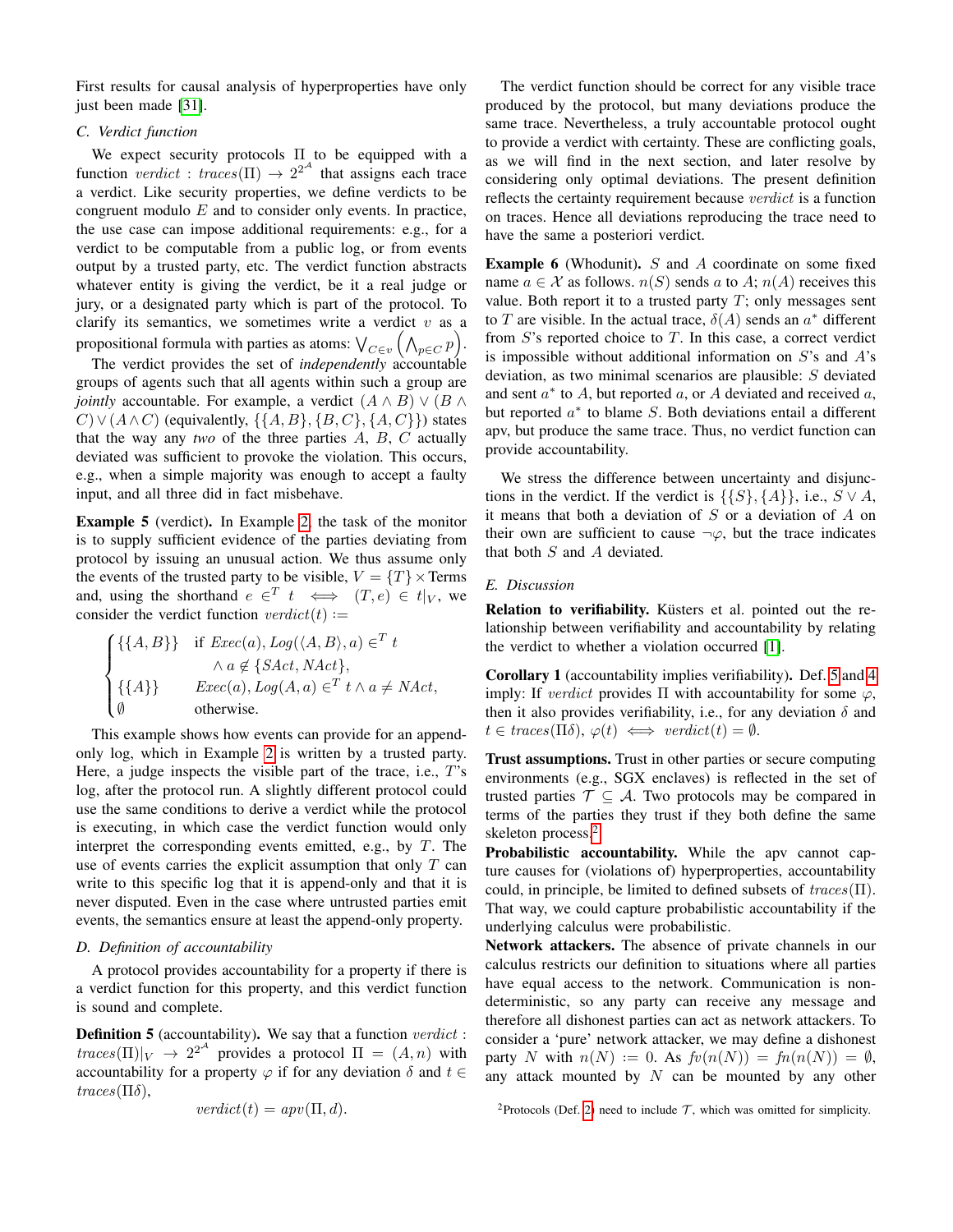dishonest party. A protocol that permits attacks by  $N$  therefore cannot provide accountability (or any relaxation we discuss in the follow-up) unless  $N$  is the only untrusted party. In that case, accountability becomes equivalent to verifiability (see Corollary [1\)](#page-6-2), which is easier to verify directly.

Intrinsic limitations. Besides the aforementioned remark about communication and obvious constraints due to the choice of the symbolic setting, the use of the apv imposes a restriction on trace properties (see Discussion in Section [IV-B\)](#page-5-1). A computational variant of this definition is conceivable, but technically challenging.[3](#page-7-0) Furthermore, one of the relaxations in Section [IX](#page-9-0) imposes conditional-free processes. They are delicate to define when Turing machines constitute the underlying model of computation.

#### *F. The trouble with provocation*

Unfortunately, accountability is impossible to achieve if deviating parties can communicate privately. In the following example,  $B$  sends a message to  $A$  to provoke it to mount an attack.

<span id="page-7-1"></span>**Example 7.** Consider a deviation  $\delta$  with  $dom(\delta) = \{A, B\}$ and a function symbol  $q\rho/0$ :

 $\delta(A)$  =in(*m*); if  $m = go$  then event  $Boom()$  else *behave honestly*  $\delta(B) = \text{out}(go)$ 

and some security property that A can break on its own, e.g.,  $\varphi(t) \iff (A, Boom()) \notin t$ . For a trace t where a violation occurs, we have  $apv(\delta, t) = \{\{A, B\}\}\.$  If verdict cannot take the communication between A and B into account  $-$  e.g., if it is defined on events  $V = A \times \text{Terms}$  — then it cannot distinguish  $\delta$  and a  $\delta'$  with  $dom(\delta') = \{A\}$  and

 $\delta'(A) := \text{event } \mathit{Boom}()$ 

Informally speaking,  $A$  can plausibly discredit  $B$ , saying that it was 'provoked' to attack.

This problem arises whenever private communication (w.r.t.  $V$ ) with any dishonest party is possible. Hence, unless one were willing to assume all messages were public, no nontrivial protocol can provide accountability. Note that this example is not an artifact of our definition. In  $\delta$ , it is intuitive that A and B are causing the violation in  $\delta$ , both w.r.t. the actions they perform and their decision to deviate at all. If A could prove that it ran the process  $\delta(A)$ , it would be plausible to hold B accountable, too.

In the centralized-adversary setting, it is possible to achieve accountability [\[2\]](#page-12-1). The provocation example is simply not expressible in this setting, because the network adversary is modeled in terms of a deduction relation. Loosely speaking, the adversary is merely a sequence of messages deducible from the protocol's output up to that point. This adversary cannot make its actions causally depend on each other. The *possibility* of accountability is therefore an artifact of how the adversary is represented. In Section [IX,](#page-9-0) we will see that the centralized setting is equivalent to one of the optimality notions we will discuss in the next section.

## V. ACCOUNTABILITY UNDER OPTIMALITY ASSUMPTIONS

In this section, we investigate how to avoid the provocation example by assuming the deviating parties behave optimally. We will discuss three notions of optimality: verdict optimality, which considers only deviations with minimal apvs, knowledge optimality, which considers only deviations with minimal communication between deviating parties, and simple deviations, where processes cannot branch.

The idea is that an imaginary 'judge', who cannot know the processes that  $A$  and  $B$  ran in Example [7,](#page-7-1) has no evidence that points to  $B$ . This judge would thus look for the simplest explanation to the observations she made.

What we deem simple should be convincing to the public; it becomes part of the accountability definition. All three approaches address Example [7:](#page-7-1)  $\delta$  is neither optimal w.r.t. to the apv  $({\{A\}}$  is smaller than  ${\{A, B\}}$ , see below), nor w.r.t. communication (sending  $go$  is not optimal), nor is it simple  $(\delta(A)$  has a conditional).

Note that in Example [7,](#page-7-1) without any doubt, A participated in the violation of the property. Thus, in principle, it is sound to blame  $A$  — no matter which deviation the parties actually ran, A was either the sole cause, or part of the cause for the violation. A suitable optimality notion can guarantee fairness, and, as we will see, even a form of completeness.

Optimality ought to be weak enough to recognize uncertainty, e.g., both plausible deviations in Example [6,](#page-6-3) but strong enough to eliminate deviations that introduce causal relations in addition to those inherent to the protocol, as in the provocation example.

#### *A. Sane optimality notions and accountability*

We say a deviation  $\delta$  explains a trace t if it produces a  $t' \in \text{traces}(P\delta)$  s.t.  $t =_V t' := t|_V = t'|_V$ . We can now formalize the intuition above as follows: no matter which trace  $t$  we observe, even if resulting from a non-optimal deviation, the verdict (which is computed on  $t|_V$ ) equals the apv *for all optimal deviations* that can explain t. Hence correctness holds for arbitrary traces, but the imaginary 'judge' considers only simple explanations for them. This definition can be simplified if the optimality notion is sane.

Definition 6 (sane optimality). An optimality notion is *sane* if, for all protocols  $\Pi$ , (a) for all deviations  $\delta$  there is an optimal deviation  $\delta_o$  with  $dom(\delta_o) \subseteq dom(\delta)$  and  $\delta(p) \neq n(p)$  for all  $p \in dom(\delta_o)$ , s.t. for each  $t \in traces(\Pi\delta)$ , an optimal trace  $t_o \in \text{traces}(\Pi \delta_o)$  of  $\delta_o$  explains t, and (b) In addition, any optimal deviation explains some  $t$  produced by some (nonoptimal) deviation.

<span id="page-7-2"></span>Lemma 1. For any sane optimality notion, the following statements coincide.

<span id="page-7-0"></span> $3$ Morio and Riahi managed to transform Künnemann et al.'s definition against centralized attackers into a cryptographic game [\[29\]](#page-13-5), [\[32\]](#page-13-8) but employed Künnemann et al.'s verification conditions as a trace-based characterization of accountability. Whether such a characterization of Def. [5](#page-6-0) exists is an open question.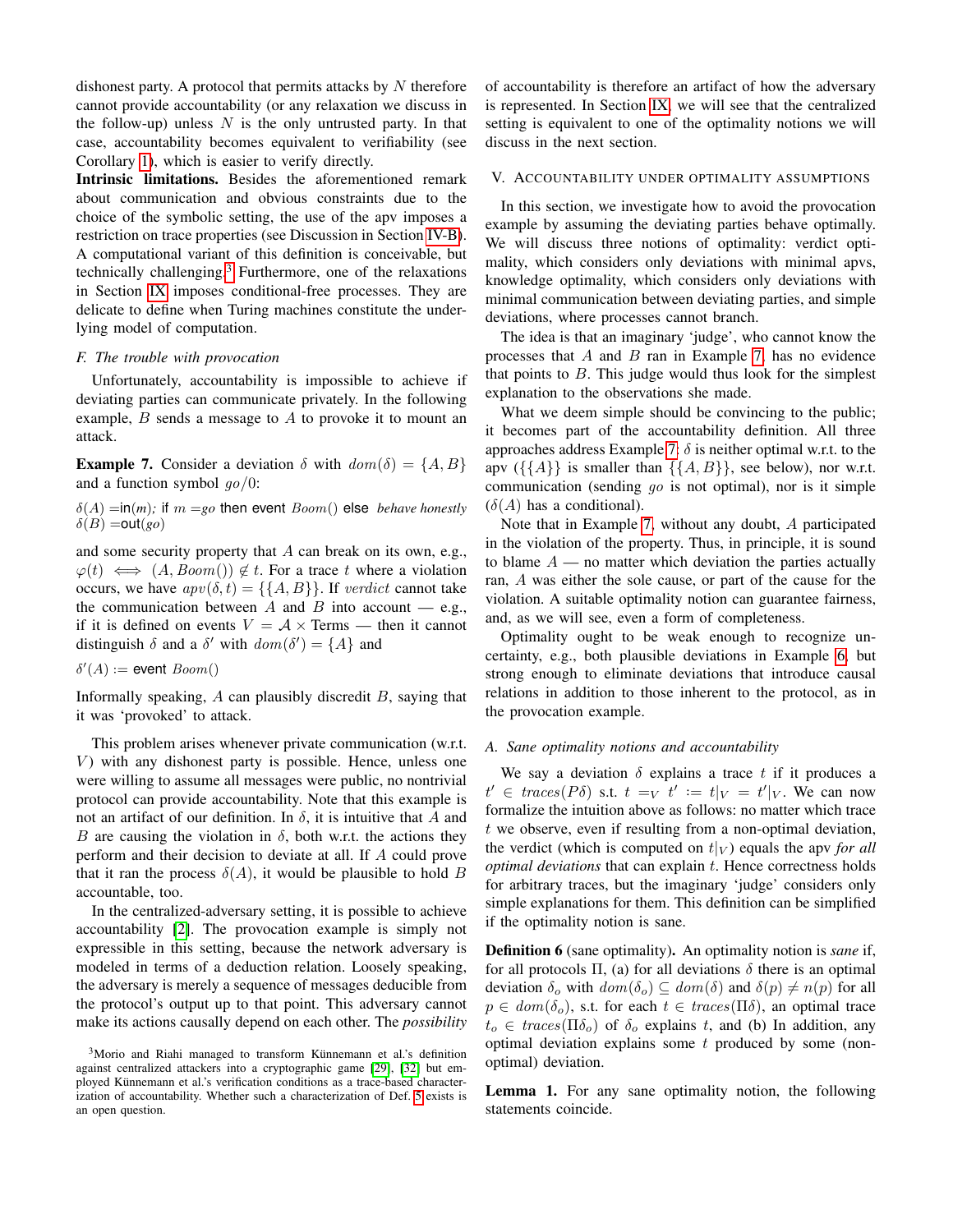- 1) For all  $\delta$ ,  $t \in \text{traces}(P\delta)$  and optimal  $\delta_o$ ,  $t_o \in$  $traces(P\delta_o), t =_V t_o \implies verdict(t) = app(t_o, \delta_o).$
- 2) For all optimal  $\delta_o, t_o \in traces(P\delta_o), verdict(t_o)$  $apv(t_o, \delta_o)$ .

Note the difference between both formulations: the second considers only optimal deviations. The first, by contrast, provides a guarantee for all deviations; this guarantee, however, is that the judgment will be correct w.r.t. any optimal deviation that matches. If the optimality notion is sane, we can safely use the second, simpler formulation.

*Proof.* ( $\Leftarrow$ ) We add the quantification over  $\delta$  and t to bring (2) in the form of (1). We then weaken the statement by adding the antecedent of the implication. If  $t =_V t_o$ , then verdict $(t_o)$  = *verdict*(*t*) by congruence.

(⇒) If  $t =<sub>V</sub> t<sub>o</sub>$ , then  $verdict(t<sub>o</sub>) = verdict(t)$  by congruence. Hence,  $\delta_{o}$  is quantified over the set of optimal deviations that explain some trace produced by some deviation. By sanity, this is the set of all optimal deviations.  $\Box$ 

Hence, we can use the simpler variant to capture this intuition.

Definition 7 (accountability). We define accountability w.r.t. a sane optimality definition as in Def. [5,](#page-6-0) but quantify  $\delta$  and  $t$ over the set of optimal deviations and traces.

Sanity also guarantees a form of fairness: any party blamed deviated indeed (but was not necessarily part of a cause).

<span id="page-8-0"></span>Lemma 2 (weak fairness). If *verdict* provides  $\Pi$  with accountability for a sane notion of optimality, then for all deviations  $\delta$  and  $t \in traces(P\delta)$ ,

$$
S \in verdict(t) \land p \in S \implies p \in dom(\delta) \land \delta(p) \neq n(p).
$$

*Proof.* For any optimal  $\delta_o$ , let p st.t.  $\delta_o(p) = n(p)$  or  $p \notin dom(\delta_o)$ . For any  $S' \supseteq S$ , if  $t' \in traces(\Pi \delta_o |_{S'})$ then  $t' \in \text{traces}(\Pi \delta_o |_{S' \setminus \{p\}})$ . Hence, for any trace  $t_o$ , any  $S \in appv(t_o, \delta_o)$  that contains such a p contradicts the minimality requirement in Def. [4.](#page-5-0) By sanity and Lemma [1,](#page-7-2) for any deviation  $\delta$  and trace t, there is a deviation  $\delta_o$  and trace  $t_o$  with  $t =_V t_o$  for which the above holds true. Hence  $S \in *verdict*(*t*)$  and  $p \in S$  implies  $p \in dom$  and  $\delta_o(p) \neq n(p)$ . From  $dom(\delta_o) \subseteq dom(\delta)$  follows  $p \in dom(\delta)$  and thus  $\Box$  $\delta(p) \neq n(p).$ 

#### VI. VERDICT-OPTIMALITY

The first option is to minimize the apv of each candidate deviation and resulting trace. Verdict order is reverse logical entailment between verdicts interpreted as propositional formulas.

**Definition 8** (verdict order).  $\mathcal{S}_1 \leq \mathcal{S}_2$  if  $\bigvee_{S \in \mathcal{S}_2} \bigwedge_{p \in S} p$  implies  $\bigvee_{S \in \mathcal{S}_1} \bigwedge_{p \in S} p$ .

If no violation occurs in the trace, the apv outputs the empty verdict ∅. As a propositional formula, this translates to  $\bigvee_{S \in \emptyset} \bigwedge_{p \in S} p = \bot$ . As there are no negative atoms in these formulas,  $\emptyset \leq S_2$  only if  $S_2 = \emptyset$ . Hence  $\emptyset$  is the bottom element of this order, while  $\{\emptyset\}$  is the top element; however, this a posteriori verdict only arises if the normative behavior of the protocol may produce a violation by itself.

Verdict optimality solves the provocation problem, as A is implied by  $A \wedge B$ . Besides weak fairness (Lemma [2\)](#page-8-0), it guarantees that no one is blamed who would not be blamed otherwise, because all deviations and contexts that are disregarded imply the verdict.

Furthermore, it provides a weak form of completeness. Recall that full completeness would again raise the provocation problem. Every disjunct of the weaker verdict can be understood as a group of agents 'working together' to produce the violation. For each disjunct, at least one representative appears in a disjunct of the actual verdict. This representative has an incentive to point out more subtle degrees of responsibility lest she takes the blame by herself.

<span id="page-8-2"></span>**Theorem 1** (weak completeness). If  $S_2 \neq \emptyset$  then

$$
\mathcal{S}_1 \leq \mathcal{S}_2 \iff \forall S' \in \mathcal{S}_2 \exists S \in \mathcal{S}_1.S \subseteq S'.
$$

(Proof in Appendix [D.](#page-14-1))

## VII. KNOWLEDGE OPTIMALITY

The key to addressing the provocation problem is to disregard deviations that introduce causal relations which are not part of the protocol. In contrast to verdict optimality, which solves the problem indirectly, the second notion we propose flat out forbids communication between deviating parties during the protocol run. It allows them, however, to distribute information before the protocol run, so that we can define an order on the knowledge parties share. We first relax Def. [3](#page-4-1) so deviating parties may use names or variables that do not occur in the normative process, but in other deviating parties.

<span id="page-8-1"></span>Definition 9 (relaxed deviation). A *relaxed deviation* δ for a protocol  $\Pi = (A, n)$ , is a partial function from  $A \setminus \mathcal{T}$ to plain processes, s.t.  $f v(\delta(p)) \subseteq \bigcup_{p' \in dom(\delta)} f v(n(p'))$  and  $fn(\delta(p)) \subseteq \bigcup_{p' \in dom(\delta)} fn(n(p'))$  for every  $p \in dom(\delta)$ . It induces an instance of  $\Pi$ , which is defined as in Def. [3.](#page-4-1)

This gives us a measure of the information shared. (Although not a very precise one: a deviation of party  $A$  that obtains a single signature from  $B$  requires as much information sharing as a deviation that obtains hundreds of signatures: B's signing key.) We can now compare two deviations by comparing the information available to deviating parties, excluding the information they already possess by definition of the normative behavior, i.e.,  $fv(n(p))$  and  $fn(n(p))$ .

**Definition 10** (knowledge order).  $\delta_1 \leq \delta_2$  if  $dom(\delta_1) \subseteq$  $dom(\delta_2)$ , and for all  $p \in dom(\delta_1)$ ,

$$
fv(\delta_1(p)) \setminus fv(n(p)) \subseteq fv(\delta_2(p)) \setminus fv(n(p))
$$
 and  

$$
fn(\delta_1(p)) \setminus fn(n(p)) \subseteq fn(\delta_2(p)) \setminus fn(n(p)).
$$

To preserve the requirement of Def. [9](#page-8-1) that only deviating parties share information, we modify the restriction operator:  $d|_{\delta}(p)$  is undefined if  $p \notin S$ , and defined  $\nu \vec{n}' \cdot \delta(p) \sigma$  where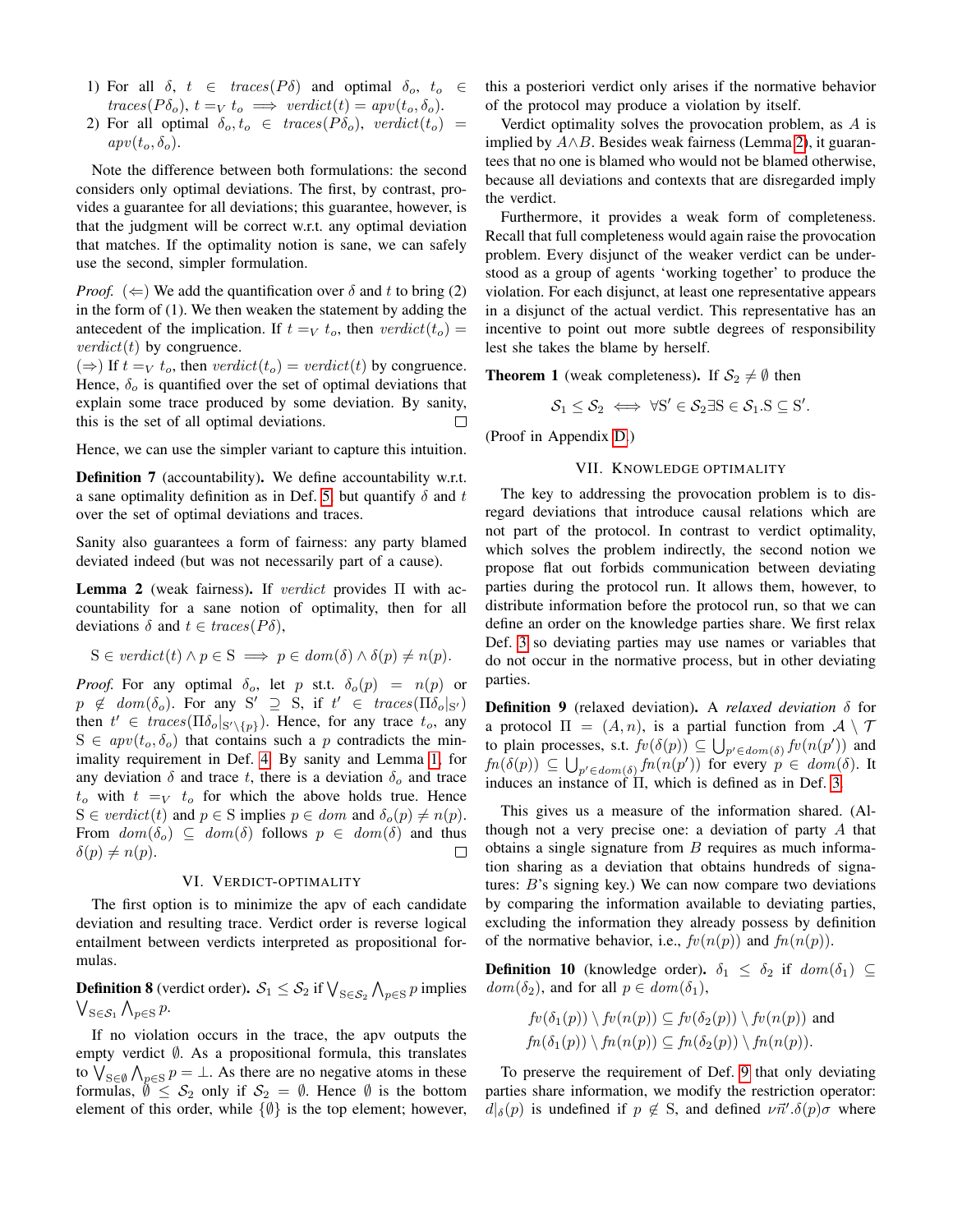$\sigma$  and the sequence of names  $\vec{n}'$  are chosen such that names or variables that become unavailable due to the restriction are assigned fresh names, or structurally similar terms with fresh names.<sup>[4](#page-9-1)</sup> We substitute, e.g.,  $sk_A$  and  $pk_A$  by  $sk_{dummy}$  and  $pk(sk_{dummy})$  if the active substitution in the protocol mapped  $pk_A$  to  $pk(sk_A)$ . This preserves the requirements of Def. [9](#page-8-1) and captures the intuition that removing any party from the deviation also removes information that only this party could have shared.

**Definition 11** (knowledge-optimal). A relaxed deviation  $\delta$ and  $t \in \text{traces}(\Pi \delta)$  are knowledge-optimal if  $p_1, p_2 \in$  $dom(\delta) \implies (p_1, p_2) \notin \text{cl}(t)$ , and  $\delta$  is knowledge-order minimal.

Relaxed deviations are complete in the sense that any trace can be reproduced, except for the communication between deviating parties, as it is forbidden.

<span id="page-9-4"></span>Lemma 3 (relaxed deviations completeness). For any protocol Π, deviation δ and  $t ∈ traces(Π, δ)$ , there is a relaxed deviation  $\delta_r$  with  $t_r \in \text{traces}(\Pi \delta_r)$  s.t.

- 1) both traces are equal, except for communication between deviating parties, i.e.,  $t_r =_E t|_{\neq dom(\delta_r)}$ , for  $\neq S :=$  $\mathcal{A} \uplus \mathcal{A} \times \text{Terms} \uplus \{ (p_A, p_B, m) \mid p_A, p_B \notin S \},\$
- 2) deviating parties do not communicate in the relaxed trace, i.e.,  $p_1, p_2 \in dom(\delta_r) \implies (p_1, p_2) \notin \text{cl}(t_r)$ ,
- 3)  $dom(\delta_r) \subseteq dom(\delta)$  and
- 4)  $\delta(p) \neq n(p)$  for all  $p \in dom(\delta_r)$ .

# (Proof in Appendix [E.](#page-15-0))

This lemma holds because communication is not authenticated. Relaxed deviations can share necessary secrets beforehand. In the extreme case, one deviating party can act on behalf of all others.

## VIII. SEPARATING VERDICT-OPTIMALITY, KNOWLEDGE-OPTIMALITY AND SIMPLE DEVIATIONS

In the following example, knowledge-optimal accountability can be achieved, while verdict-optimal accountability cannot. The class of these examples is characterized by one or more parties that appear in different subsets of the apv of some trace. In this case, deviating parties can introduce new causal dependencies even in verdict-optimal deviations.

<span id="page-9-2"></span>Example 8 (2-out-of-3 vote, [\[13,](#page-12-10) Section IV]). For a successful attack, two out of three servers  $A, B, C$  need to validate a compromised certificate for a trusted party  $T$ . All of them deviate by accepting it, which is publicly visible.

In this case, the correct verdict is  $(A \wedge B) \vee (B \wedge C) \vee (A \wedge C)$ . Assume, however, that any of the three servers, e.g., C, communicates with the two others,  $A$  and  $B$ , and decides to deviate only if *they* deviate, using some arbitrary communication protocol. For such a deviation  $\delta$  and trace t, the apv would yield  $apv(t, \delta) = \{\{A, B\}\}\$ , as there is a trace  $t'$ with  $t' \in \text{traces}(\Pi \delta |_{\{A,B\}})$  and  $\neg \varphi(t')$ , but no such trace for  $S = \{A, C\}$  or  $S = \{B, C\}$ . As long as the communication between  $A$ ,  $B$  and  $C$  is hidden, we could make the same argument for  $B$  or  $A$  in place of  $C$ . Hence, the protocol described in Example [8](#page-9-2) is not accountable w.r.t. verdict-optimal deviations. By contrast, deviating parties cannot communicate in any knowledge-optimal deviation that explains the observed trace. Moreover, we know that all three parties are deviating, since they observably validated the compromised certificate. In the following example, however,  $A$ ,  $B$  and  $C$  convey their intentions via a side channel that  $T$  provides.

Example 9 (2-out-of-3 vote with tally). We modify Example [8](#page-9-2) so that  $T$  transmits the current tally to all servers.  $A$  and  $B$ validate the certificate blindly, but  $C$  waits and only validates it if it receives a tally of two.

In this case, again, the apv is  $\{\{A, B\}\}\$ , but we cannot distinguish this from the scenario where all three parties validate the certificate no matter the current tally. Thus no verdict function can achieve knowledge-optimal accountability (in this example).

## <span id="page-9-0"></span>IX. SIMPLE DEVIATIONS AND THE SOUNDNESS OF THE CENTRALIZED-ADVERSARY SETTING

The previous example showed that causal links between deviating parties can be introduced via indirect communication. In this section, we further restrict deviations to simple deviations, i.e., relaxed deviations mapping to processes without conditionals. We will see that accountability w.r.t. simple deviations equals accountability in the centralized-adversary setting, which gives us an interpretation of the latter.

In the centralized-adversary setting, deviating parties are not explicitly modeled. Instead, a single network adversary is modeled, in the form of a labeled reduction transition system that non-deterministically chooses the message a listening party receives. To represent the deviation of a party, we thus substitute deviating parties by a process that outputs all their secrets to the public and, therefore, to this network adversary.

Analogous to the set of traces  $traces(A)$ , we define the set of traces  $traces^{cent}(A)$  for a closed extended process A. It comprises all sequences of labels in some reduction sequence according to the additional rules in Figure [4.](#page-10-0) Observe that these match the rules for labeled semantics of the applied-pi calculus [\[3,](#page-12-2) Sec. 4.3]. The only difference is that processes and labels are additionally tagged with party identities (or context for the centralized adversary).<sup>[5](#page-9-3)</sup>

<span id="page-9-1"></span><sup>&</sup>lt;sup>4</sup>Formally, we assume a bijection  $\rho$  between the set of names occurring in  $fn(\delta(p)) \cup fn(fv(t)\sigma_A) \setminus \bigcup'_{p' \in dom(\delta) \cap S} fn(n(p'))$  (for  $\sigma_A$  the active substitutions in scope of  $\cdot_p$  in  $\Pi = (A, n)$  and a sufficiently  $\bigcup_{p' \in dom(\delta) \cap S} fn(n(p'))$ , not available due to the restriction anymore by large set of fresh names. Then  $\sigma$  substitutes every name  $n \in fn(\delta(p))$  $\bigcup_{p' \in dom(\delta) \cap S} f_v(n(p'))$ , by  $\rho$  applied to  $\sigma_A(v)$ . a (unique) fresh name according to  $\rho$ , and every variable  $v \in f v(\delta(p))$ 

<span id="page-9-3"></span><sup>&</sup>lt;sup>5</sup>In the proofs that follow, we will refer to the 2016 version of this paper with the full version of the proofs [\[3\]](#page-12-2). Specifically, we will assume the correctness of the lemmas in [\[3,](#page-12-2) Appendix A-B]. They establish the soundness of a semantics on partial normal forms (see Appendix [F\)](#page-15-1). Our proofs follow Abadi, Fournet and Blanchet's proof that observational equivalence is labeled bi-similarity.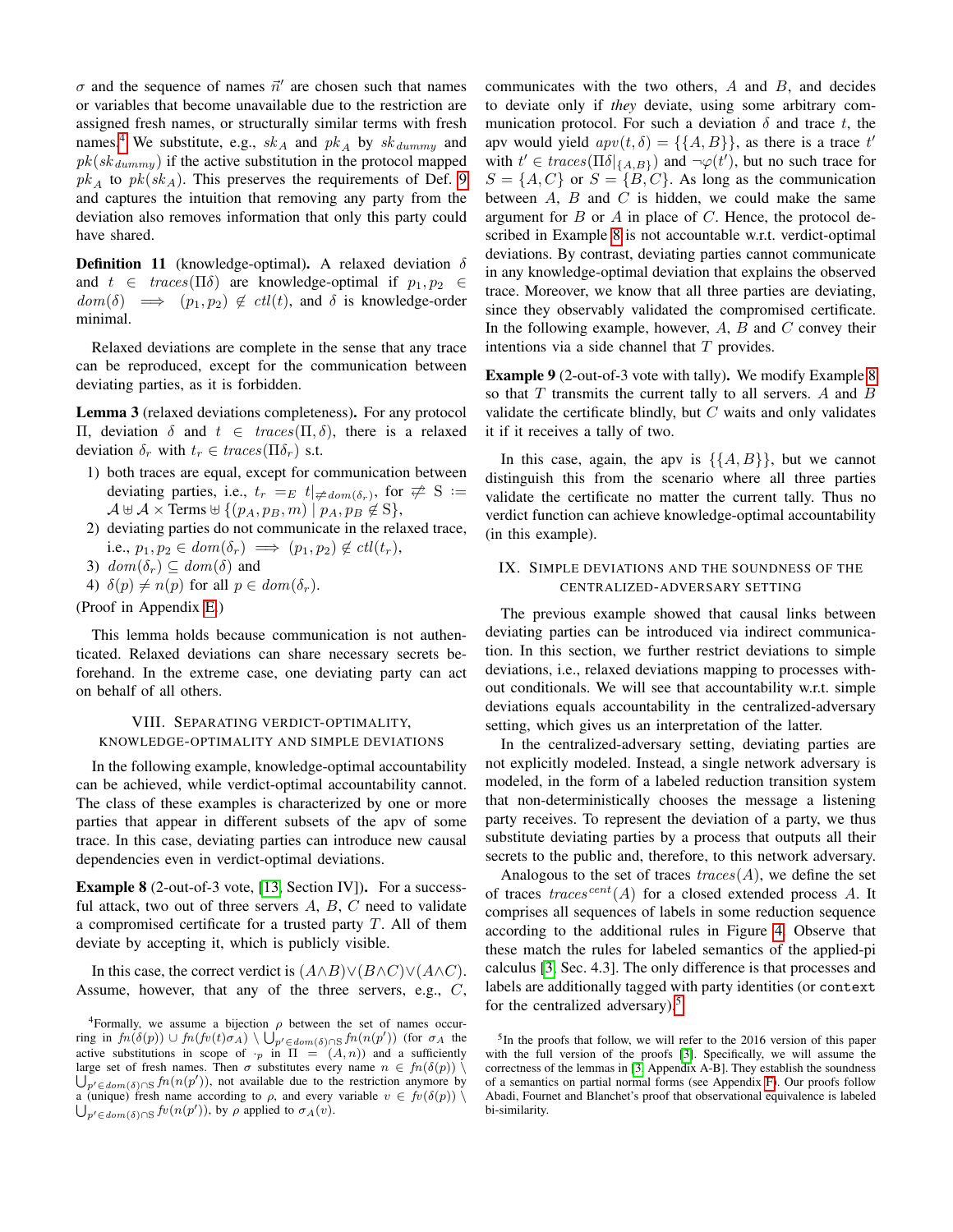| IN            | $(\text{in}(x).P)_{p_B}$                                                                                             | $(\text{context}, p_B, m)$ | $P\{m/x\}_{p_B}$ |
|---------------|----------------------------------------------------------------------------------------------------------------------|----------------------------|------------------|
| OUT           | $(\text{out}(m).P)_{p_A} \xrightarrow{(p_A, \text{context}, x)} P_{p_A}   \{m/x\}$ if $x \notin fv(\text{out}(m).P)$ |                            |                  |
| CONTEXT-EVENT | $0_{p_A} \xrightarrow{(\text{context}, m)} 0_{p_A}$                                                                  |                            |                  |
| Score         | $\nu u.A \xrightarrow{\alpha} \nu u.A'$ if $A \xrightarrow{\alpha} A'$ and $u$ does not occur in $\alpha$            |                            |                  |
| PAR           | $A \mid B \xrightarrow{\alpha} A' \mid B$ if $A \xrightarrow{\alpha} A'$ and $bv(\alpha) \cap fv(B) = \emptyset$     |                            |                  |
| STRUCT        | $A \xrightarrow{\alpha} A'$ if $B \xrightarrow{\alpha} B'$ and $A \equiv B$ and $A' \equiv B'$                       |                            |                  |

<span id="page-10-0"></span>Fig. 4. Reduction rules for labeled semantics, in addition to Figure [3.](#page-4-0) We define  $bv((p, \text{context}, x) = x$  and otherwise empty.

The centralized-adversary setting does not provide individual parties with the ability to change their behavior. We therefore transform the protocol into a closed extended process that gives the network adversary control over deviating parties. If the network adversary chooses to obtain these secrets, we consider this party *corrupted*, which is visible in the trace as an event.

**Definition 12** (protocol transformation). Let  $[\Pi] := \Pi \delta_{cor}$ <br>where the deviation  $\delta$  be domain  $A \setminus \mathcal{T}$  and outputs each where the deviation  $\delta_{cor}$  has domain  $\mathcal{A} \setminus \mathcal{T}$  and outputs each agent's secrets  $\{x_1, ..., x_n\} = f(v(n(p))$  and  $\{n_1, ..., n_m\}$  $fn(n(p))$  as follows:

$$
\delta_{cor}(p) := (\text{event }corrupt();\text{out}(x_1); \dots; \text{out}(x_n);
$$
  

$$
\text{out}(n_1); \dots; \text{out}(n_m)) \quad | \quad n(p)
$$

The deviating parties are now those that the centralized adversary corrupted. Hence, we define

$$
corrupted(t) = \{p \in \mathcal{A} \setminus \mathcal{T} \mid (p, \mathit{corrupt}()) \in t\},
$$

and adapt Definitions [5](#page-6-0) and [4.](#page-5-0)

Definition 13 (accountability in the centralized-adversary setting). In the centralized setting, we say *verdict* provides  $\Pi$ with accountability for  $\varphi$ , written  $\Pi$ , verdict  $\vdash^{cent} \varphi$ , if

$$
\forall t \in traces^{cent}([\![\Pi]\!]).\,\,verdict(t) = apv_{\Pi,\varphi}(t).
$$

We define  $apv_{\Pi,\varphi}(t)$  analogous to Def. [4:](#page-5-0)

 $\{S \mid \neg \varphi(t) \text{ and } S \subseteq corrupted(t) \text{ and } S \text{ is minimal s.t.} \}$  $\exists t' \in traces^{cent}([\![\Pi]\!]).corrupted(t') = S \wedge t =_S t'$  $\wedge \neg \varphi(t')\}.$ 

For accountability w.r.t. simple deviations, or shorter, simple accountability, we use the following notation:

$$
\Pi, \text{verdict} \vdash^{simp} \varphi \iff \text{for all simple } \delta_r \text{ and}
$$

$$
t_r \in \text{traces}(\Pi \delta_r). \text{verdict}(t_r) = \text{app}(t_r, \delta_r).
$$

In the first step, we show the completeness of the centralized adversary w.r.t. simple deviations. We apply a transformation to the labels because, in the centralized-adversary setting, the identities of deviating parties disappear from the trace. Let  $t\binom{S}{\text{context}}$  denote t but with each element of form  $t_i = (p_A, p_B, m)$  substituted by (context,  $p_B, m$ ) or

 $(p_A, \text{context}, m)$  if  $p_A \in S$  or  $p_B \in S$ . Each element of form  $t_i = (p_A, m)$  with  $p_A \in S$  is substituted by (context, m). All  $t_i = p_A \in S$  are removed.

<span id="page-10-1"></span>Lemma 4 (completeness centralized-adversary setting). For all  $t_r \in \text{traces}(\Pi, \delta_r)$  and  $\delta_r$  relaxed, there is  $t_c \in$ traces<sup>cent</sup>( $\llbracket \Pi \rrbracket$ ) such that  $t_c = t_r \{ \frac{dom(\delta_r)}{context} \}$  and  $dom(\delta_r) = computed(t)$ . (Proof in Appendix G)  $dom(\delta_r) = corrupted(t_c)$ . (Proof in Appendix [G.](#page-15-2))

Even if we only wanted to show the soundness of the centralized-adversary setting, we would need the soundness of traces in this setting to guarantee the minimality of verdicts.

<span id="page-10-3"></span>Lemma 5 (soundness centralized-adversary setting). For all  $t_c \in \text{traces}^{\text{cent}}(\llbracket \Pi \rrbracket)$  there is  $t_r \in \text{traces}(\Pi, \delta_r)$  with  $\delta_r$  simple such that  $t_c = t_r\{^{\text{dom}(\delta_r)}/\text{context}}\}$  and  $\text{dom}(\delta_r) =$ corrupted( $t_c$ ). (Proof in Appendix [H.](#page-16-0))

The following lemma is necessary to relate the apvs in both settings. If two traces are related in the decentralized setting, the traces we get from Lemma [4](#page-10-1) are related, too.

<span id="page-10-4"></span>**Lemma 6.** Let  $t_c, t_c' \in traces^{cent}(A), t_r \in traces^{simp}(\Pi, \delta)$ and  $t'_r \in \text{traces}^{\text{simp}}(\Pi, \delta').$  Assume that that  $S = \text{dom}(\delta) =$ corrupted( $t_c$ ) and S' = dom( $\delta'$ ) = corrupted( $t'_c$ ). If  $t_r = s$  $t'_r$ ,  $t_c = t_r \sqrt{\frac{S}{2}}/\text{context}$  and  $t'_c = t'_r \sqrt{\frac{S'}{\text{context}}}$  then  $t_c = t'_c$ .

*Proof.* We show that any two elements of  $t_r$  and  $t'_r$  that are matched by  $=_{S'}$  are either removed by the transformation or they are still corresponding after this substitution. Hence  $r_c(t_c, t'_c)$ . *Case 1: Element in* S *or*  $S \times$  Terms. The transformation  $t_c = t_r \{S_{\text{context}}\}\$  removes all these elements from  $t_r$  and likewise for S',  $t'_c$  and  $t'_r$ . As S'  $\subseteq$  S, those in S' or  $S' \times$  Terms occur in neither  $t_c$ , nor in  $t_r$ . *Case 2: Elements in*  $S' \times A \times \text{Terms } or \; \mathcal{A} \times S' \times \text{Terms }$  are modified to have context in the first or second position, depending on the case.  $\Box$ 

The following lemma shows that matching traces from either setting — excluding communication between deviating parties — have the same apv. This is the key lemma to proving the equivalence of both settings.

<span id="page-10-5"></span>Lemma 7 (similiar traces have same apvs). If, for a simple relaxed  $\delta_r$ ,  $t_r \in \text{traces}^{\text{simp}}(\Pi \delta_r)$  and  $t_c \in \text{traces}^{\text{cent}}(\Pi \Pi)$ such that  $t_c = \neq_{\delta_r} t_r$ , then  $dom(\delta_r) = corrupted(t_c)$  and

<span id="page-10-2"></span><sup>6</sup>The relation  $\neq$  S was defined in Def. [3.](#page-9-4)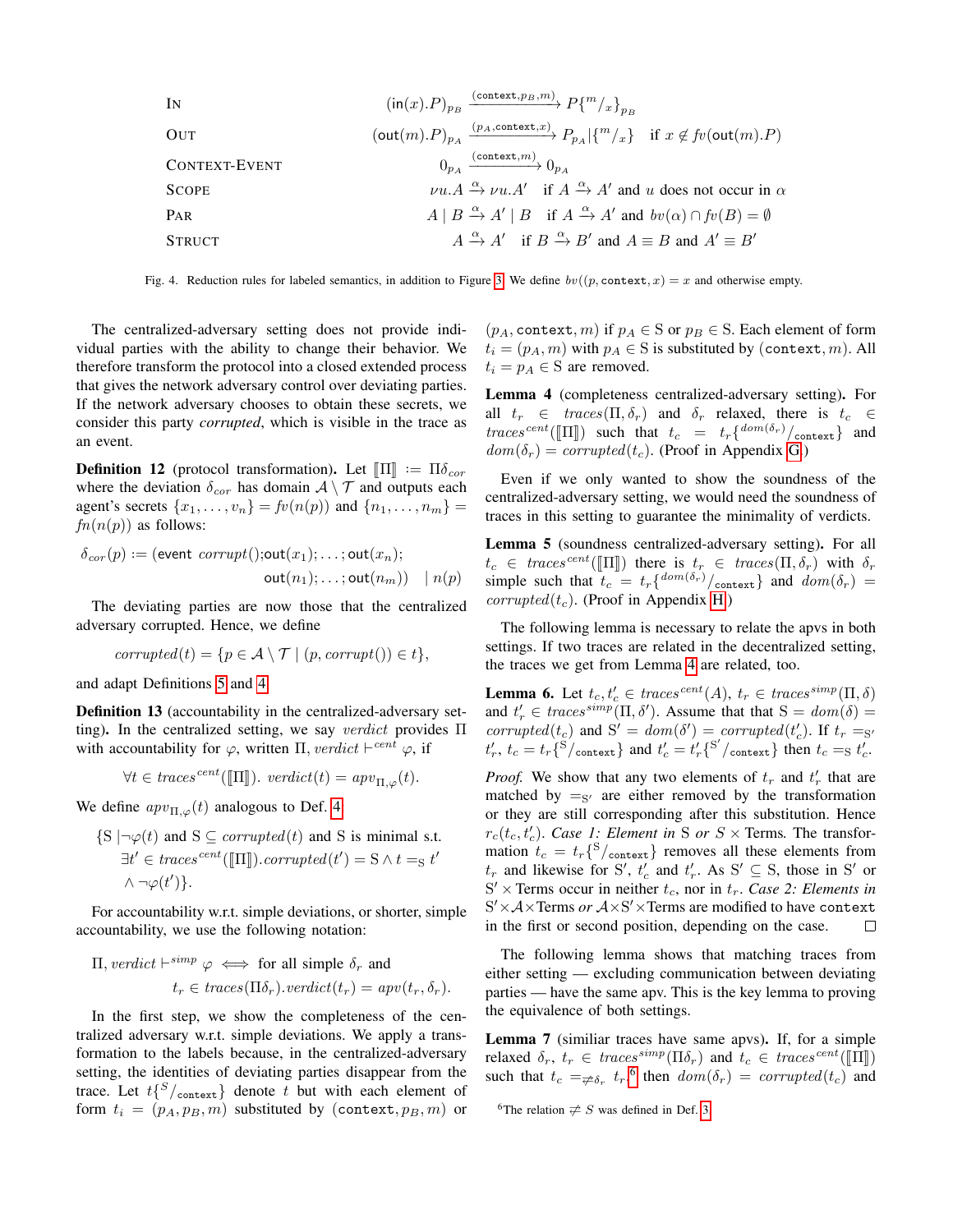$apv_{\Pi,\varphi,r}(t_r,\delta_r) = apv_{\Pi,\varphi,r}(t_c).$ 

*Proof sketch.* For each S in the apv of one setting, we employ Lemmas [4](#page-10-1) or [5](#page-10-3) to produce a trace in the other setting. With Lemma [6,](#page-10-4) we relate this counterfactual trace to the actual trace. Now, using Lemma [4](#page-10-1) or [5,](#page-10-3) whichever brings us back to the original setting, we show minimality. (Full proof in Appendix [I.](#page-17-0))

Finally, we can show that both properties are equivalent.

# <span id="page-11-0"></span>**Theorem 2.**  $\Pi$ , verdict  $\vdash^{cent} \varphi$  iff  $\Pi$ , verdict  $\vdash^{simp} \varphi$ .

*Proof.* Fix arbitrary  $\Pi$ ,  $\varphi$  and verdict. *Soundness* ( $\Rightarrow$ ): First, assume  $\Pi$ , verdict  $\vdash^{cent} \varphi$ , but  $\Pi$ , verdict  $\forall^{simp} \varphi$ . Then, there are  $\delta_r$  and  $t_r = \text{traces}(\Pi \delta_r)$  such that  $\text{verdict}(t_r) \neq$  $apv_{\Pi,\varphi,r}(t_r,\delta_r)$ . By Lemma [4,](#page-10-1) there is  $t_c \in \text{traces}^{\text{cent}}(\llbracket \Pi \rrbracket)$ such that  $t_c = \neq_{\delta_r} t_r$  and  $dom(\delta_r) = corrupted(t_c)$ . From  $t_c = \neq \delta_r$ ,  $t_r$ , we conclude that  $\text{verdict}(t_c) = \text{verdict}(t_r)$ , and hence from  $\Pi$ , verdict  $\vdash^{cent} \varphi$  that  $apv(t_c) = verdict(t_r)$ . But from Lemma [7,](#page-10-5) we obtain  $ap v_{\Pi,\varphi,r}(t_r, \delta_r) = verdict(t_r)$ — contradicting the assumption.

*Completeness* ( $\Leftarrow$ ) Second, assume  $\Pi$ , *verdict*  $\nvdash^{cent} \varphi$ , but II, verdict  $\vdash^{simp} \varphi$ . Then, there is  $t_c \in traces^{cent}(\llbracket \Pi \rrbracket)$ <br>such that excelent(t)  $\neq_{c}gen(t)$  By Lamma 5 there is such that verdict( $t_c$ )  $\neq$  apv( $t_c$ ). By Lemma [5,](#page-10-3) there is  $t_r \in \text{traces}(\Pi, \delta_r)$  with  $\delta_r$  knowledge-optimal, such that  $t_c =_{\neq \delta_r} t_r$  and  $dom(\delta_r) = corrupted(t_c)$ . The rest of the proof proceeds like in the first paragraph, but with the roles of  $t_r$  and  $t_c$  in reverse. П

#### X. CONCLUSION

We provided the first definition for accountability in the security setting that is not bound to a single corrupting adversary. Although the corrupting adversary is the default in protocol verification and cryptography, we found that it is not a sound approximation when considering accountability. This comes as a surprise, as this approximation is usually given little thought.

The provocation problem witnesses that, for realistic protocols, no distinct verdict can capture all possible explanations for a violation. The conclusion is that either unambiguity of the verdict needs to be dropped, the corruption model changed (e.g., to a single adversary controlling all deviating parties), or completeness weakened to some extent. In our opinion, unambiguity should not be given up. As Künnemann et al. [\[2\]](#page-12-1) investigated the simplified corruption model already, the present work was dedicated to analyzing how to weaken completeness, and to understand which guarantees accountability in the centralized-adversary model effectively gives us, compared to the richer model we introduced here.

The most important result is a characterization of the centralized-adversary setting. Accountability in this setting is equivalent to the idea of a judge (Lemma [1\)](#page-7-2) who assumes that deviating parties run programs without conditionals (Theorem [2\)](#page-11-0). Prior work [\[2\]](#page-12-1) gives us a verification method for accountability in the centralized-adversary setting. Now we understand what these results mean.<sup>[7](#page-11-1)</sup>

Other optimality notions do not assume deviations to be simple programs. All of them ensure that no party is ever blamed without actually deviating (Lemma [2\)](#page-8-0); and that whenever something goes wrong, at least one party is blamed (Lemma [1\)](#page-6-2). Verdict optimality even provides a weak form of completeness (Lemma [1\)](#page-8-2) that guarantees that each verdict implicates at least one member of each collaborating group, hence incentivizing this 'representative' to supply additional information. An Example in Appendix [C](#page-14-2) confirms that knowledge optimality does not afford this guarantee. However, it only expects deviating parties to share the minimum amount of knowledge before the protocol run, which seems a much more natural assumption than simple deviations.

Both these notions are therefore interesting in cases where our separation results do not apply. This includes protocols where apvs are always non-intersecting (e.g., access control [\[8\]](#page-12-22), randomness generation [\[9\]](#page-12-6)), in particular the case where a third party is to be held accountable [\[1\]](#page-12-0), [\[6\]](#page-12-5). Even if verdicts may intersect, knowledge optimality applies when deviating parties cannot communicate indirectly, via trusted or non-deviating parties.

It is worth noting that all separating examples rely on causal dependencies introduced by deviating parties who exchange signals. These signals are never necessary for the attack itself. For many protocol tasks like the exclusion of parties in multiround multiparty computation protocols or the detection of misbehaving trusted parties, such behavior is irrelevant. Until automated verification procedures for the decentralized setting become available, we thus advocate for the use of simple accountability when the accountability mechanism merely acts as a deterrent for misuse. First, it can be automatically verified in the centralized-adversary setting, providing trustworthy results. Second, we can guarantee weak fairness, hence, at a minimum, parties in the verdict failed to follow the protocol. Third, while completeness is limited, we know that at least one party is blamed. Nevertheless, as soon as the verdict has to be held to a higher standard  $-$  e.g., in court, where damages in civil cases can depend on the number of tortfeasors then, at the very least, the underlying assumptions need to be understood.

<span id="page-11-1"></span><sup>7</sup>On a technical level, at least. What would motivate a judge to ignore branching deviations? A possible interpretation is based on 'defaults," i.e., 'assumptions about what happens when no additional information is given' [\[33\]](#page-13-9). They are *defeasible*, i.e., can be overwritten when new information arrives. Halpern and Hitchcock propose defaults to deal with difficult cases in causality; prior to that, default logics were introduced to formalize such inferences [\[34\]](#page-13-10). One could take the 0-Process as the default, and add inputs and outputs to account for messages that were observed. (This is, in fact, what happens in Lemma [5.](#page-10-3)) The default process for a given observation would not have conditionals, as there is no information about branches that were not taken. Indeed, judges frequently resolve cases that pose counterfactual questions by defaults, e.g., proof of habit or class-based presumptions about consumer behavior [\[35\]](#page-13-11). But note that critics of the approach rightfully point out 'under-constrained unclarities' [\[21\]](#page-12-18) — the judge might have a different idea of what constitutes the default.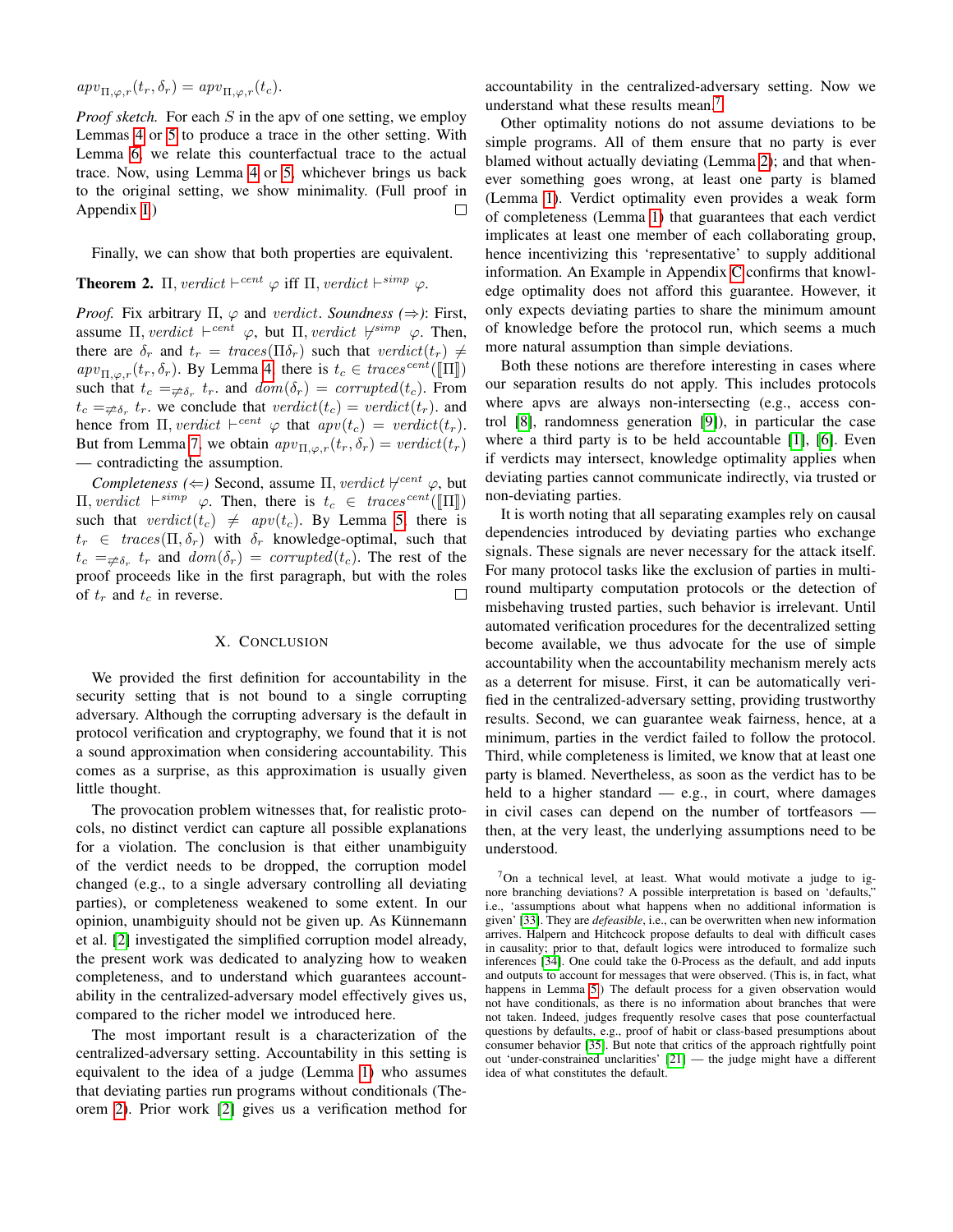TABLE I OVERVIEW OF NOTIONS MAPPED OUT IN THIS PAPER.

|                   |                |            |                   | ⇔ | (accountability)      | ⇔             | simple accountability ( $\Leftarrow$ acc.)   |
|-------------------|----------------|------------|-------------------|---|-----------------------|---------------|----------------------------------------------|
|                   | accountability | $\implies$ | verdict-opt. acc. |   | knowledge-opt. acc.   | $\Rightarrow$ | acc. in the centralized-adversary setting    |
|                   |                |            |                   |   |                       |               |                                              |
| prerequisites     | VС             |            | <b>NOINT</b>      |   | NOINT or NOIND        |               | automated verification,<br>widely applicable |
| weak fairness     |                |            |                   |   |                       |               |                                              |
| weak completeness |                |            |                   |   | $\times$ (see App. C) |               | $\times$ (see App. C)                        |

VC. . . all communication visible NOINT. . . no intersections between subsets of verdict NOIND. . . no indirect communication between deviating parties

#### **REFERENCES**

- <span id="page-12-0"></span>[1] R. Küsters, T. Truderung, and A. Vogt, "Accountability: Definition and relationship to verifiability," in *Proceedings of the 17th ACM Conference on Computer and Communications Security*, ACM, 2010, pp. 526–535.
- <span id="page-12-1"></span>[2] R. Künnemann, I. Esiyok, and M. Backes, "Automated" verification of accountability in security protocols," in *Computer Security Foundations Symposium*, 2019.
- <span id="page-12-2"></span>[3] M. Abadi, B. Blanchet, and C. Fournet, "The applied pi calculus: Mobile values, new names, and secure communication," *CoRR*, vol. abs/1609.03003, 2016.
- <span id="page-12-3"></span>[4] N. Papanikolaou and S. Pearson, "A cross-disciplinary review of the concept of accountability," in *Proceedings of the DIMACS/BIC/A4Cloud/CSA International Workshop on Trustworthiness, Accountability and Forensics in the Cloud (TAFC)*, 2011.
- <span id="page-12-4"></span>[5] J. Feigenbaum, A. D. Jaggard, and R. N. Wright, "Towards a formal model of accountability," in *Proceedings of the 2011 New Security Paradigms Workshop*, ser. NSPW '11, ACM, 2011, pp. 45–56.
- <span id="page-12-5"></span>[6] N. Asokan, V. Shoup, and M. Waidner, "Asynchronous protocols for optimistic fair exchange," in *IEEE Symposium on Security and Privacy (S&P'98)*, IEEE Comp. Soc., 1998, pp. 86–99.
- [7] J. A. Kroll, "Accountable algorithms," PhD thesis, Princeton University, 2015.
- <span id="page-12-22"></span>[8] M. Backes, J. Camenisch, and D. Sommer, "Anonymous yet accountable access control," in *Proceedings of the 2005 ACM Workshop on Privacy in the Electronic Society, WPES 2005*, ACM, 2005, pp. 40–46.
- <span id="page-12-6"></span>[9] M. Backes, D. Fiore, and E. Mohammadi, "Privacypreserving accountable computation," in *18th European Symposium on Research in Computer Security*, Springer, 2013, pp. 38–56.
- <span id="page-12-7"></span>[10] A. Haeberlen, P. Kouznetsov, and P. Druschel, "Peerreview: Practical accountability for distributed systems," in *Proceedings of Twenty-first ACM SIGOPS Symposium on Operating Systems Principles*, ser. SOSP '07, ACM, 2007, pp. 175–188.
- <span id="page-12-8"></span>[11] R. Jagadeesan, A. Jeffrey, C. Pitcher, and J. Riely, "Towards a theory of accountability and audit," in *Computer Security–ESORICS 2009*, Springer, 2009, pp. 152–167.
- <span id="page-12-9"></span>[12] G. Gößler and D. L. Métayer, "A general framework for blaming in component-based systems," *Sci. Comput. Program.*, vol. 113, pp. 223–235, 2015.
- <span id="page-12-10"></span>[13] A. Datta, D. Garg, D. Kaynar, D. Sharma, and A. Sinha, "Program actions as actual causes: A building block for accountability," in *2015 IEEE 28th Computer Security Foundations Symposium*, IEEE, 2015, pp. 261–275.
- <span id="page-12-11"></span>[14] M. Abadi and C. Fournet, "Mobile values, new names, and secure communication," in *28th ACM Symp. on Principles of Programming Languages (POPL'01)*, ACM, 2001, pp. 104–115.
- <span id="page-12-12"></span>[15] B. Blanchet, "From Secrecy to Authenticity in Security Protocols," in *9th International Static Analysis Symposium (SAS'02)*, Springer, 2002, pp. 342–359.
- <span id="page-12-13"></span>[16] J. Y. Halpern and J. Pearl, "Causes and explanations: A structural-model approach — part 1: Causes," *CoRR*, vol. abs/1301.2275, 2013.
- <span id="page-12-14"></span>[17] J. Y. Halpern, "A modification of the halpern-pearl definition of causality," in *Proceedings of the Twenty-Fourth International Joint Conference on Artificial Intelligence, IJCAI 2015, Buenos Aires, Argentina, July 25-31, 2015*, AAAI Press, 2015, pp. 3022–3033.
- <span id="page-12-15"></span>[18] D. Lewis, "Causation," *Journal of Philosophy*, vol. 70, no. 17, pp. 556–567, 1973.
- <span id="page-12-16"></span>[19] D. Hume, *An Enquiry concerning Human Understanding*, P. Millican, Ed., ser. Oxford World's Classics. Oxford University Press, 2007.
- <span id="page-12-17"></span>[20] R. Künnemann, "Sufficient and necessary causation are dual," *CoRR*, vol. abs/1710.09102, 2017.
- <span id="page-12-18"></span>[21] T. Blanchard and J. Schaffer, "Cause without default," in *Making a Difference*, Oxford University Press, 2014, pp. 175–214.
- <span id="page-12-19"></span>[22] R. Künnemann, D. Garg, and M. Backes, "Causality  $\&$ control flow," in *4th Workshop on Formal Reasoning about Causation, Responsibility, & Explanations in Science & Technology*, 2019.
- <span id="page-12-20"></span>[23] M. Kuntz, F. Leitner-Fischer, and S. Leue, "From probabilistic counterexamples via causality to fault trees," in *Computer Safety, Reliability, and Security*, Springer Berlin Heidelberg, 2011, pp. 71–84.
- <span id="page-12-21"></span>[24] G. Gössler and D. Le Métayer, "A General Trace-Based Framework of Logical Causality," in *FACS - 10th International Symposium on Formal Aspects of Component Software - 2013*, 2013.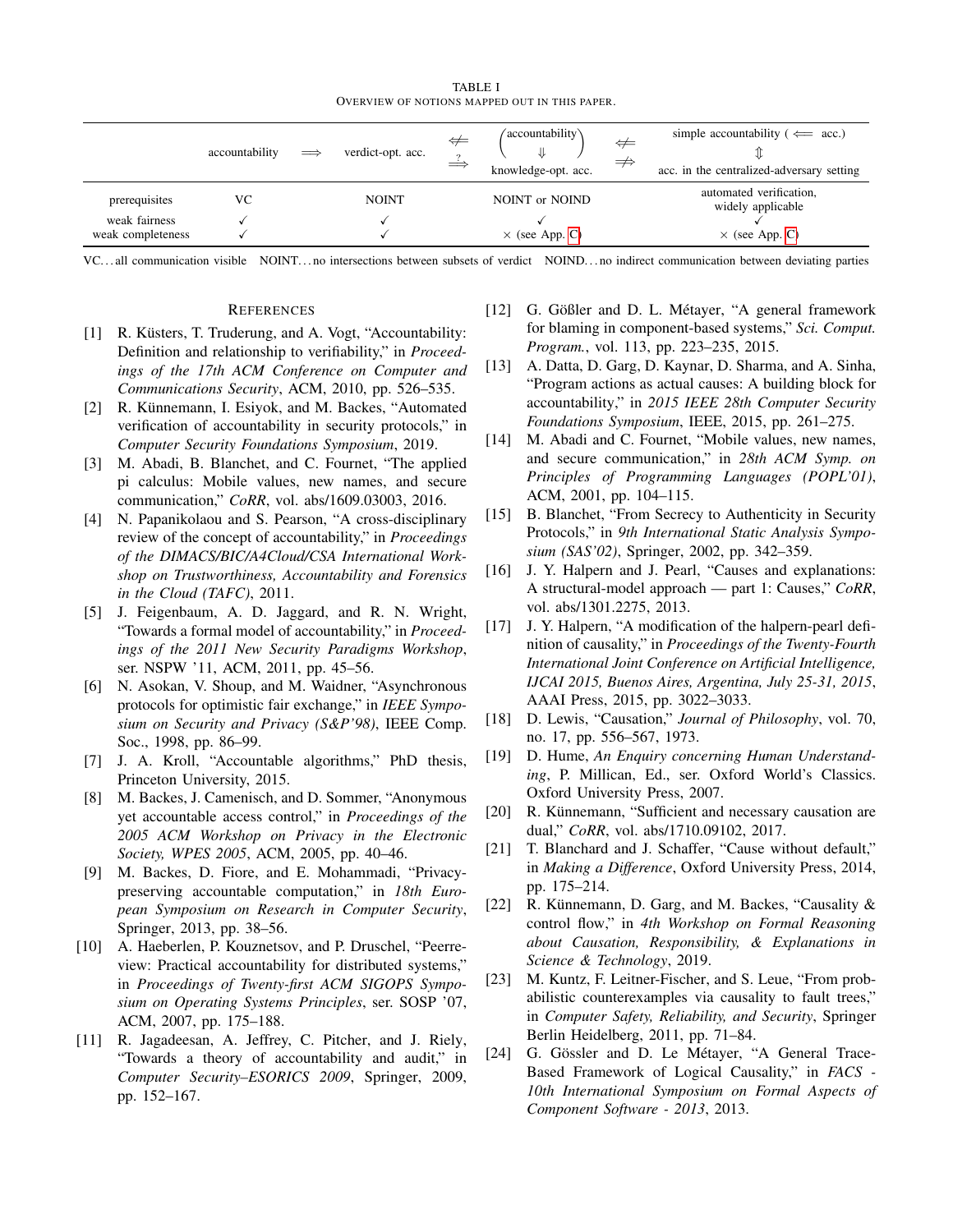- <span id="page-13-1"></span>[25] R. Dimitrova, R. Majumdar, and V. S. Prabhu, "Causality analysis for concurrent reactive systems," Tech. Rep., unpublished.
- <span id="page-13-2"></span>[26] J. Dressler, *Understanding criminal law*. Matthew Bender, 1995.
- <span id="page-13-3"></span>[27] J. L. Mackie, *The Cement of the Universe: A Study of Causation*. Clarendon Press, 1980.
- <span id="page-13-4"></span>[28] M. R. Clarkson and F. B. Schneider, "Hyperproperties," *Journal of Computer Security*, vol. 18, no. 6, pp. 1157– 1210, 1, 2010. (visited on 05/07/2020).
- <span id="page-13-5"></span>[29] S. Riahi, "Protocol accountability in the cryptographic setting," Master's thesis, Saarland University, 2018.
- <span id="page-13-6"></span>[30] L. Fenton-Glynn, "A Proposed Probabilistic Extension of the Halpern and Pearl Definition of 'Actual Cause'," *The British Journal for the Philosophy of Science*, vol. 68, no. 4, pp. 1061–1124, 1, 2017. (visited on 05/07/2020).
- <span id="page-13-7"></span>[31] G. Gössler and J.-B. Stefani, "Causality Analysis and Fault Ascription in Component-Based Systems," *Theoretical Computer Science*, vol. 837, pp. 158–180, 2020.
- <span id="page-13-8"></span>[32] K. Morio, "A general definition of accountability in the cryptographic setting," Bachelor's Thesis, Saarland University, 2018.
- <span id="page-13-9"></span>[33] J. Y. Halpern and C. Hitchcock, "Graded Causation and Defaults," p. 41,
- <span id="page-13-10"></span>[34] V. W. Marek and M. Truszczynski, *Nonmonotonic Logic: Context-Dependent Reasoning*, ser. Artificial Intelligence. Springer-Verlag, 1993, ISBN: 978-3-540- 56448-5. [Online]. Available: [https : / / www. springer.](https://www.springer.com/gp/book/9783540564485) [com/gp/book/9783540564485](https://www.springer.com/gp/book/9783540564485) (visited on 05/08/2020).
- <span id="page-13-11"></span>[35] R. N. Strassfeld, "If . . .: Counterfactuals in the Law," p. 79,

#### APPENDIX

## <span id="page-13-0"></span>*A. Operational semantics*

In this section we define the operational semantics of our calculus for extended processes that do not contain holes, but in which the topmost process of any plain process is annotated with an *effectuating party*. Initially (cf. Def. [3\)](#page-4-1), the topmost subprocess of every plain process inserted at a hole operator  $\cdot_p$  is annotated with the party p, but scope restrictions are skipped. As we will see, only plain processes are annotated, but never scope restriction.

Structural equivalence is the smallest relation closed under  $\alpha$ -conversion of names and variables, as well as application of evaluation contexts<sup>[8](#page-13-12)</sup>, such that:

| $PAR-0$                 | $A_{p_A} \mid 0_{p_B} \equiv A_{p_A}$                                |
|-------------------------|----------------------------------------------------------------------|
| $PAR-C$                 | $A_{p_A} \mid B_{p_B} \equiv B_{p_B} \mid A_{p_A}$                   |
| $PAR-A$                 | $A_{p_A}   (B_{p_B} C_{p_C}) \equiv (A_{p_A} B_{p_B})   C_{P_C}$     |
| $N$ <sub>E</sub> $W$ -0 | $\nu u; 0_{p_A} \equiv 0_{p_A}$                                      |
| $NEW-C$                 | $\nu u \nu v; 0_{\nu_A} \equiv \nu v \nu u; 0_{\nu_A}$               |
| NEW-P                   | $A_{p_A}$   $\nu u$ ; $B_{p_B} \equiv \nu u$ ; $(A_{p_A}   B_{p_B})$ |
|                         | $(f \circ u \notin f \circ (A) \cup f \circ (A))$                    |
| <b>ALIAS</b>            | $0_{p_4} \equiv \nu x; \{^M / _x\}$                                  |
| <b>SUBST</b>            | $\{^{M}/_{x}\}\, \,A_{p_{A}}\equiv\{^{M}/_{x}\}\, \,A'_{p_{A}}\}$    |
|                         | (where $A' = A\{M/x\}$ )                                             |
| <b>REWR</b>             | $\{M/_{x}\}\equiv\{N/_{x}\}\quad\text{if }M=_{E}N$                   |
|                         |                                                                      |

(For brevity,  $A_p$  or  $B_p$  can stand for an unannotated process, in which case  $p = \perp$ .) Like in the applied pi calculus, we always assume that active substitutions are cycle-free, and that there is at most one active substitution for each variable in an extended process. Furthermore, there is exactly one active substitution when the variable is restricted. Later on, we will use variables to identify transmitted messages, hence we assume all variables to be unique from the start and define  $P{m \choose x}$  as usual, but leave it undefined whenever P contains a subprocess of form  $\text{in}(x)$ ; P' to avoid dynamic renaming of variables. Using these rules, every closed extended process A can be brought into form [\[14\]](#page-12-11):  $A \equiv \nu n_1; \ldots \nu n_m; (\{m_1 /_{x_1}\})$  $\ldots | \{m_l/_{x_l}\} | P_1 | \cdots | P_k$ , where  $P_1, \ldots, P_k$  are closed plain processes, i.e., all variables are bound or defined by an active substitution.

Internal reduction is the smallest relation on extended processes closed by structural equivalence and application of evaluation contexts such that:

THEN (if 
$$
t_1 = t_2
$$
 then  $P$  else  $Q_{p_A} \xrightarrow{p_A} P_{p_A}$  if  $t_1 = E t_2$ 

\nELSE (if  $t_1 = t_2$  then  $P$  else  $Q_{p_A} \xrightarrow{p_A} Q_{p_A}$  if  $t_1 \neq E t_2$ 

\nCOMM (out(x);  $P_{p_A} | (\text{in}(x); Q)_{p_B} \xrightarrow{(p_A, p_B, x)} P_{p_A} | Q_{p_B}$ 

\nEvent (event  $m; P_{p_A} \xrightarrow{(p_A, m)} P_{p_A}$ 

W.l.o.g.,  $p_A, p_B \neq \perp$ , as structural equivalence preserves that the topmost non- $\nu$  position of any plain process remains annotated with an effectuating party. Along with ALIAS and SUBST, COMM permits the transmission of terms: Assume  $x \notin f(v(M) \cup f(v(P))$ , then

$$
(\text{out}(t); P)|(\text{in}(x); Q) \equiv \nu x; (\lbrace^t/_x \rbrace | (\text{out}(x); P)|(\text{in}(x); Q))
$$

$$
\rightarrow \nu x; (\lbrace^t/_x \rbrace | P \mid Q) \equiv P \mid Q \lbrace^t/_x \rbrace.
$$

Hence, we write  $A \xrightarrow{(p_A, p_B, m)} B$  or  $A \xrightarrow{(p_A, m)} B$  if  $A \xrightarrow{(P_A, P_B, x)} B$  or  $A \xrightarrow{(P_A, x)} B$  and x is in scope of an active substitution  $\{^{m}/_{x}\}\$ in A.

<span id="page-13-12"></span><sup>8</sup>Evaluation contexts are defined by the grammar

$$
\langle C \rangle ::= \cdot \mid \nu n; \langle C \rangle \mid \nu x; \langle C \rangle \mid (A \mid \langle C \rangle) \mid (\langle C \rangle \mid A).
$$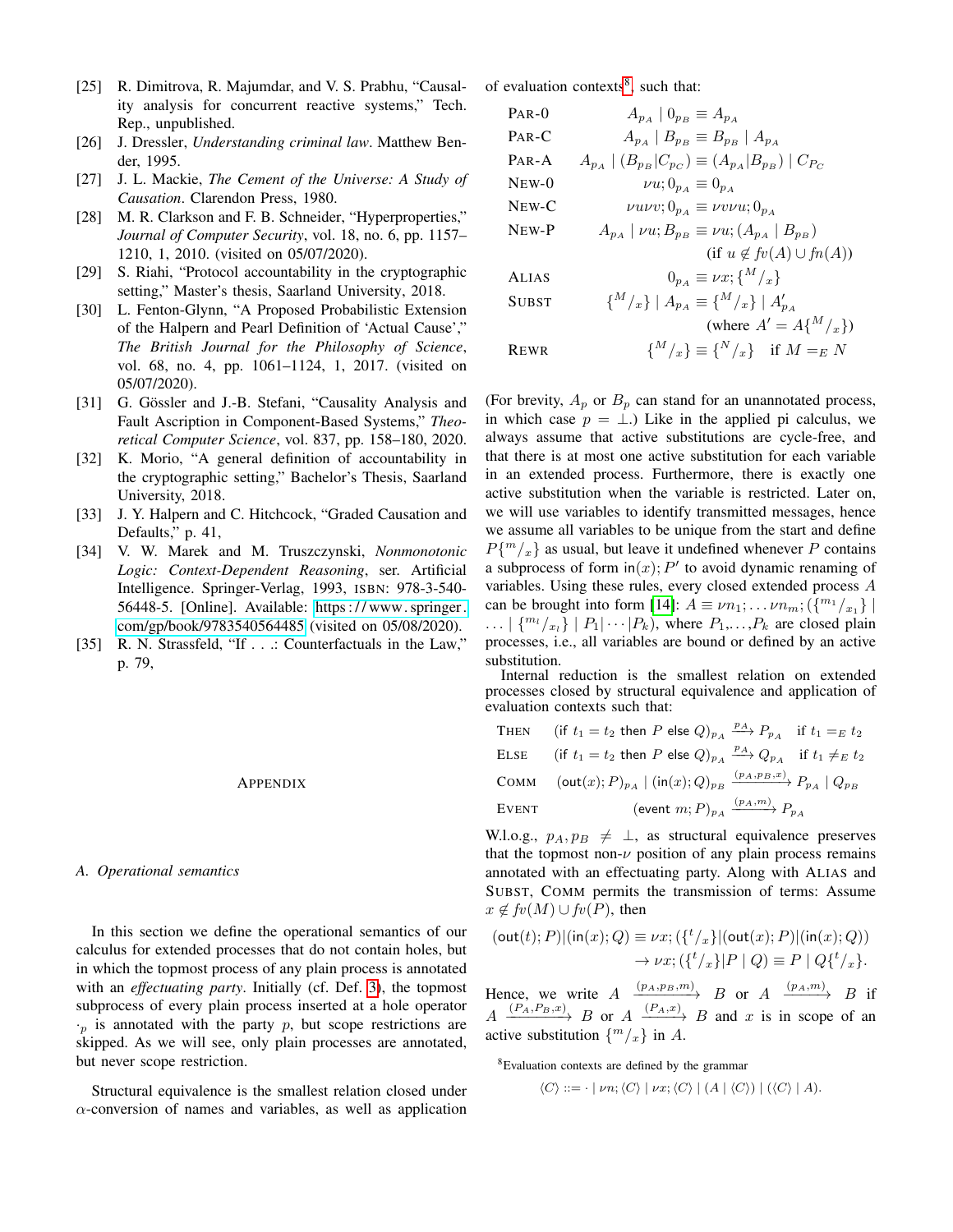## <span id="page-14-0"></span>*B. Policies for accountability*

In the following, we show that such policies sometimes have to depend on the specific protocol to be useful; hence they are not truly protocol agnostic. Küsters et al. propose policies of the form  $\alpha \implies p_1 \mid \cdots \mid p_n$  and define completeness as follows: if a trace matches  $\alpha$ , the verdict should imply some  $p_i$ . Consider the scenario where each of the two parties  $A$ and  $B$  might violate a security property by deviating on its own, and assume the log always provides indication that this is the case. We would like to express that  $A$  and  $B$  shall be held accountable in case both deviate, as each deviation on their own would entail a violation. Let  $\alpha$  match traces with said security violation. How could such a simple policy be expressed?

- $\alpha \implies A$  is too weak, as B's participation is disregarded in case only  $B$  deviates (and unfair towards  $A$ ). Same for  $\alpha \implies B$ .
- $\alpha \implies A \wedge B$  is unfair to A or B in cases only one of them deviates.
- $\alpha \implies A \vee B$  permits uncertainty in the verdict as it would suffice to blame  $A \vee B$  in case either deviates, but as  $A$  and  $B$ 's behavior is visible, this policy is unnecessarily weak.
- $\alpha \implies A \mid B$ : In this case, the verdict needs to imply either  $A$  or  $B$ , hence a verdict  $A$  would suffice even if both deviate. The same holds for the policy  $\alpha \implies A$  $B \mid A \wedge B$ .

Hence the only choice is to split  $\alpha$  into two formulas,  $\alpha_A$  and  $\alpha_B$ , which capture traces where A, respectively B, misbehaves. Then  $\alpha_A$  and  $\alpha_B$  may intersect in case both deviate and  $\{\alpha_A \implies A, \alpha_B \implies B\}$  constitutes a policy that enforces actual completeness.

But at this point, the policy does not serve as a specification anymore —  $\alpha_A$  and  $\alpha_B$  describe the accountability mechanism itself, not the security property. For one, this means that the policy is protocol specific, i.e., not applicable to a class of protocols, e.g., all voting protocols, anymore. But most importantly, the policy validates the accountability mechanism with itself; hence the approach begs the problem.

#### <span id="page-14-2"></span>*C. Relaxed deviations are not weakly complete*

The following example shows that, knowledge-optimal and simple accountability does not provide weak completeness like verdict-optimal accountability (Theorem [1\)](#page-8-2).

Example 10. Consider a variant of the Whodunit-protocol (Ex. [6\)](#page-6-3) where variables  $u, u'$  and v are available to A and B. The normative behavior of  $A$  is to send  $u$  to both  $B$  and  $T$ , and for  $B$  to forward whatever message it receives. Again,  $T$ checks for equality.

$$
n(A) = out(u); out(u)
$$
  
\n
$$
n(B) = in(x); out(x)
$$
  
\n
$$
n(T) = in(x); in(y); if x = y then 0 else event Unequal()
$$

In the following deviation, A sends two different messages to  $T$  and  $B$ , but  $B$  runs a deviation that forwards only the

message  $u'$ , precisely the message that  $A$  is not supposed to send.

$$
\delta(A) = out(u); out(u')
$$
  

$$
\delta(B) = in(x); \text{ if } x = u' \text{ then } x \text{ else } v
$$

We consider the trace  $t$  where  $u$  arrives  $T$ , but  $u'$  at  $B$ and thus the event  $\text{Unequal}()$  appears. The apv is  $\text{apv}(t) =$  $\{\{A\},\{B\}\}\$ , because with  $\delta|_{\{A\}}$ ,  $n(B)$  would forward u' to T, which is also unequal to u. Likewise with  $\delta|_{\{B\}}$ ; B would not forward the message it receives from  $A$ , but forward  $v$ instead.

The following simple and knowledge-optimal deviation explains the same trace. (We can make the same argument for  $\delta$ <sub>o</sub> only defined on *B*).

$$
\delta_o(A) = \text{out}(u)
$$
  

$$
\delta_o(B) = \text{out}(v)
$$

In this case,  $apv(t_o) = {\{B\}}$ . But B does not imply A  $\vee$ B. Or, in practical terms, the verdict for this deviation is not pointing to  $A$  at all, event though  $A$ 's deviation by itself was sufficient to cause a violation.

#### <span id="page-14-1"></span>*D. Proof for Theorem [1](#page-8-2)*

*Proof.*

$$
\forall S' \in \mathcal{S}_2 \exists S \in \mathcal{S}_1.S \subseteq S'
$$
  
\n
$$
\Rightarrow \forall S' \in \mathcal{S}_2 \exists S \in \mathcal{S}_1. \bigwedge_{p \in S'} p \implies \bigwedge_{p \in S} p
$$
  
\n
$$
\Rightarrow \forall S' \in \mathcal{S}_2. \bigwedge_{p \in S'} p \implies \bigvee_{S \in \mathcal{S}_1} \bigwedge_{p \in S} p
$$
  
\n
$$
\Rightarrow \bigvee_{S' \in \mathcal{S}_2} \bigwedge_{p \in S'} p \implies \bigvee_{S \in \mathcal{S}_1} \bigwedge_{p \in S} p \text{ if } \mathcal{S}_2 \neq \emptyset.
$$
  
\n
$$
\iff \mathcal{S}_1 \leq \mathcal{S}_2.
$$

For the other direction, we show that  $\exists S' \in S_2 \forall S \in S_1$ .  $S \nsubseteq$ S' implies  $S_1 \nleq S_2$  by contradiction. Hence we assume that  $S_1 \leq S_2$  and fix  $S_1$ ,  $S_2$  and S' such that

<span id="page-14-3"></span>
$$
S_1 \leq S_2 \iff \bigvee_{\mathbf{S}' \in S_2} \bigwedge_{p \in \mathbf{S}'} p \implies \bigvee_{\mathbf{S} \in S_1} \bigwedge_{p \in \mathbf{S}} p \tag{1}
$$

As  $S' \in \mathcal{S}_2$ ,

$$
\bigwedge_{p\in S'} p \implies \bigvee_{\mathbf{S}\in S_2} \bigwedge_{p\in \mathbf{S}} p.
$$

Hence by [\(1\)](#page-14-3),

$$
\bigwedge_{p\in S'} p \implies \bigvee_{S\in\mathcal{S}_1} \bigwedge_{p\in S} p.
$$

And thus there must be  $S \in S_1$  such that

 $p$ 

$$
\bigwedge_{p \in \mathcal{S'}} p \implies \bigwedge_{p \in \mathcal{S}} p.
$$

Hence  $S \subseteq S'$ , contradicting the assumption.

 $\Box$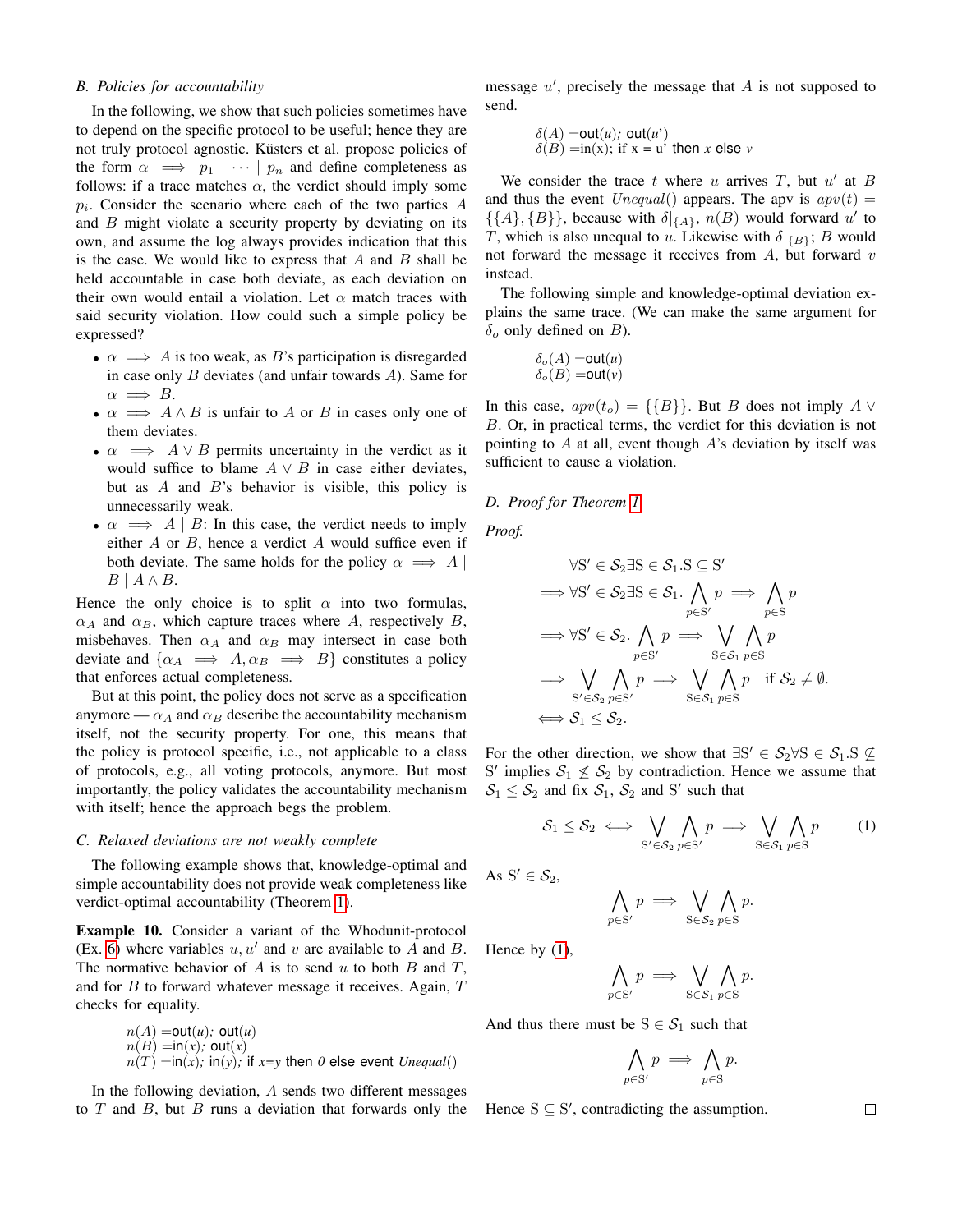## <span id="page-15-0"></span>*E. Proof for Lemma [3](#page-9-4)*

*Proof.* Let  $\Pi$ ,  $\delta$  and  $t$  be fixed but arbitrary. We can remove any p with  $\delta(p) = n(p)$  from the domain of  $\delta$ . W.l.o.g., we assume this is already the case. Let  $m = |t|$ . Then there is a chain of reductions  $A_0 \stackrel{t_1}{\longrightarrow} A_1 \stackrel{t_2}{\longrightarrow} \cdots \stackrel{t_m}{\longrightarrow} A_m$  with  $A_0 = \Pi \delta$ . Any extended process  $A_i$  can be brought into form  $A_i \equiv$  $\nu \vec{n}.(\{\vec{m}/_{\vec{x}}\} \mid ... \mid P_1 | \cdots | P_k)$  [\[14\]](#page-12-11). Here  $\vec{n}$  is a sequence of names  $n_1, \ldots, n_m$  and  $\nu \vec{n}$  is shorthand for  $\nu n_1; \ldots, \nu n_m$ . Moreover, observing that in the initial extended process  $\Pi \delta$ ,  $P_1$  to  $P_k$  each correspond to exactly one party, we can require the form

$$
A_i \equiv \nu \vec{n}.(\{\vec{m}/\vec{x}\} \mid P_{p_1} | \cdots | P_{p_k})
$$

for some ordering of  $\{p_1, \ldots, p_k\} = A$  w.l.o.g. (i.e., keeping 0 processes even if parties have finished execution).

Contrary to the applied  $\pi$ -calculus, plain processes lack replication and thus w.l.o.g. we can assume all fresh values are contained in  $\vec{n}$  and  $P_{p_1}$  to  $P_{p_k}$  contain only conditionals, events and message input and message output. Furthermore, w.l.o.g., any name transmitted is unique and every variable bound by in is unique. Thus we can assume

$$
A_0 \equiv \nu \vec{n}_0.({\{\vec{m}_0/\vec{x}_0\}} \mid P_{p_1} | \cdots | P_{p_k})
$$

and every subsequent  $A_i$ ,  $i > 0$ :

$$
A_i \equiv \nu \vec{n}_0 . (\{\vec{m}_0 /_{\vec{x}_0}\} \mid \nu \vec{x}_{p_1} {\{\vec{m}_{p_1} /_{\vec{x}_{p_1}}\} \mid P_{p_1} \n| \cdots |\nu \vec{x}_{p_k} {\{\vec{m}_{p_k} /_{\vec{x}_{p_k}}\} P_{p_k}} )
$$

where  $\vec{x}_p$  are the variables transmitted to p so far. For each  $p \in A$  and  $m \in \mathbb{m}_p$ , any variable in m is bound either in  $\sigma_{p'} := {\{\vec{m}_{p'} / \vec{x}_{p'}\}}$  where  $p'$  was the sending party or in  $\sigma_0 :=$  $\{\vec{m}_0/\vec{x}_0\}$ . As there is a total order on the message transmission, this implies that the process is closed.

We now apply the following transformation to the reduction sequence: each transition  $A_{i-1} \xrightarrow{t_i} A_i$  with  $t_i = (p_A, p_B, x)$ for  $p_A$  and  $p_B$  both in  $dom(\delta)$  is removed by equating both  $A_{i-1}$  and  $A_i$  to the following process  $A'_{i-1}$ . As this transition is an instance of COMM,

$$
A_{i-1} \equiv \nu \vec{n}_0 . (\sigma_0 \mid \sigma_{p_A} \mid (\text{out}(x).P)_{p_A} \mid \sigma_{p_B} \mid (\text{in}(x).Q)_{p_B} \mid \sigma_{p_3} \mid P_{p_3} \mid \sigma_{p_k} \mid \cdots P_{p_k})
$$

and

$$
A_{i} \equiv \nu \vec{n}_{0}.(\sigma_{0} \mid \sigma_{p_{A}} \mid P_{p_{A}} \mid \sigma_{p_{A}} \mid Q_{p_{B}} \mid \sigma_{p_{B}} \mid \sigma_{p_{B}} \mid \sigma_{p_{B}} \mid \sigma_{p_{B}} \mid \cdots P_{p_{k}})
$$

for some P and Q, we chose  $A'_{i-1} = A_i$ , i.e., instead of transmitting a message, we make sure they are contained a priori in  $\vec{x}$ . Then  $A'_{i-1} \xrightarrow{t_{i+1}} A_{i+1}$ . We can apply this process backwards and obtain  $A'_0 \xrightarrow{t_1|\delta} A'_1 \xrightarrow{t_2|\delta} \cdots \xrightarrow{t_{m'}|\delta} A_{m'}$  for  $m' = |t|\delta|$ . Syntactically, all corresponding input and output constructs (according to  $\bar{t}$ ) in each  $P_p$  for  $p \in dom(\delta)$  in  $A_0$ are removed to produce  $A'_0$ . Hence we can formulate  $A'_0$  as follows:

$$
A'_{0} \equiv \nu \vec{n}_{0}.(\{\vec{m}_{0}/_{\vec{x}_{0}}\} \mid \sigma_{p_{1}} \mid P'_{p_{1}} \mid \sigma_{p_{k}} \mid \cdots P'_{p_{k}})
$$

where the corresponding process  $P'_p$  in  $A_0$  contains free variables for each  $\vec{x}_p$ , i.e.,  $fv(P'_p)' = fv(n(p)) \cup \{x \in$  $\vec{x}_p \mid (p', p, x) \in \vec{t}, p' \in dom(\delta)$  and  $fn(P'_p) = fn(n(p)),$ as opposed to  $P_p$  in  $A_0$ , where  $fv(P_p) = fv(n(p))$  and  $fn(P_p) = fn(n(p)).$ 

We can show by induction on the variables in

$$
\{x \in \vec{x}_p \mid p', p \in \text{dom}(\delta), (p', p, x) \in \vec{t}\}
$$

in order of transmission in  $\vec{t}$ , that for each  $p \in dom(\delta)$ ,  $x \in \vec{x}_p$ ,  $f v(x) \subseteq \bigcup_{p' \in dom(\delta)} fr(n(p'))$  and  $fn(x) \subseteq$  $\bigcup_{p' \in dom(\delta)} fm(n(p'))$ , since for each  $m \in \vec{m}_p$ , each variable is bound either by  $\sigma_{p'}$  where p' was the sending party, or by  $\sigma_0$ . Hence we can conclude that by applying SUBST for each  $x \in \vec{x}_p$  for each  $p \in dom(\delta)$ ,  $A_0$  is equivalent to an instance Πδ' for a relaxed deviation  $δ'$ .  $\Box$ 

## <span id="page-15-1"></span>*F. Partial normal form*

The partial normal form of an extended process  $A$  is an extended process of the form  $\nu \vec{n}. (\{\vec{m}/\vec{x}\} \mid P)$  such that  $(fv(P) \cup fv(\vec{m})) \cap \vec{x} = \emptyset$ . [\[3,](#page-12-2) Appendix B.2] defines relations for structural equivalence, unlabeled and labeled reduction on partial normal forms,  $\stackrel{\circ}{\equiv}$ ,  $\rightarrow$ <sub>o</sub> and  $\stackrel{\alpha}{\rightarrow}$ <sub>o</sub>. As our calculus is only a subset of the applied calculus with additional annotations, these relations and lemmas can be trivially transferred. We will assume them to hold in the proofs below.

## <span id="page-15-2"></span>*G. Proof for Lemma [4](#page-10-1)*

*Proof.* Fix any reduction sequence  $A_0 \xrightarrow{\alpha_1} \cdots \xrightarrow{\alpha_n} A_n$ . such that  $t_r = (\alpha_1, \ldots, \alpha_n)$ . Due to [\[3,](#page-12-2) Lemma B.9], w.l.o.g.,  $A_0 \rightarrow \alpha_1 \cdots \rightarrow \alpha_n A_n$  and all  $A_i$  in partial normal form. We will iteratively construct a reduction sequence for the centralized semantics such that, for any pair of positions  $i$ and  $f(i)$  in these two sequences,

- 1) for  $t_c$  the trace in the centralized setting up to  $f(i)$ ,  $t_c =$  $(\alpha_1,\ldots,\alpha_n)\{\frac{dom(\delta_r)}{context}\},$
- 2)  $A_i$  has the form

$$
A_i \stackrel{\circ}{\equiv} \nu \vec{n}.\qquad \bigg\|\qquad D_p \mid \qquad \bigg\|\qquad H_p \mid \{\vec{m}/\vec{x}\}\
$$

$$
p \in dom(\delta_r) \qquad p \in A \setminus \mathcal{T} \setminus dom(\delta_r)
$$

and

3)  $B_{f(i)}$ , for the same plain process  $H_p$ , names  $\vec{x}, \vec{n}$  and messages  $\vec{m}$ 

$$
B_{f(i)} \stackrel{\circ}{=} \nu \vec{n}.\qquad \qquad \parallel \qquad H_p \mid B_r\{\vec{m}/\vec{x}\} \uplus \sigma_H
$$
  

$$
p \in A \setminus \mathcal{T} \setminus dom(\delta_r)
$$

where  $B_r$  is an extended process which will be ignored. (The composition of two substitutions  $\forall$  is defined in [\[3,](#page-12-2) Appendix B.1].)

- 4) Both processes are closed, i.e., all free variables are defined by active substitutions.
- 5) The frame  $\sigma = {\vec{m}}/{\vec{x}}$  comprises of  $dom(\sigma_{init})$  =  $\bigcup_{p\in\mathcal{A}}$  fn $(n(p))\cup$  fv $(n(p)).$
- 6) The frame  $\sigma_H$  contains all messages send by honest parties to the context, i.e., for all  $\{m/x\} \in \sigma_H$ ,  $x \notin \vec{n}$ , all m do not contain any name in  $\vec{n}$ , and for all  $D_n$ , any term m that occurs in  $D_p$  is equal to some  $t\sigma \oplus \sigma_H$ .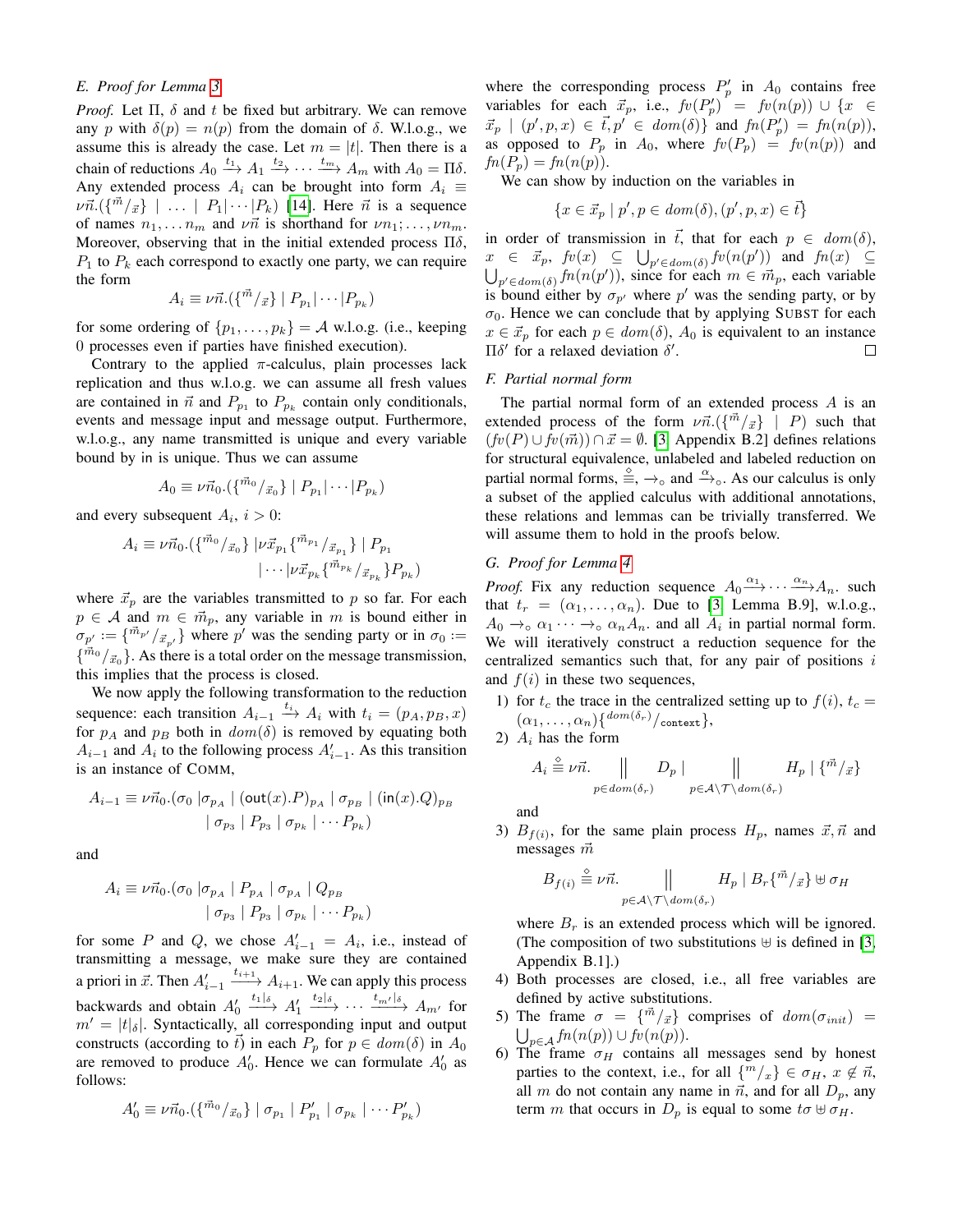Base case:

$$
A_0 = P[\delta_r] \equiv \nu \vec{n}.
$$
  
\n
$$
P[\delta_r] = \nu \vec{n}.
$$
  
\n
$$
\mu \in \mathcal{A} \setminus \mathcal{T} \setminus \text{dom}(\delta_r)
$$
  
\n
$$
\mu \in \text{dom}(\delta_r)
$$

where  $D_p = \delta_r(p)$  and  $H_p = n(p)$ . We start from

$$
B_0 = [P] \equiv \nu \vec{n}.
$$
  
\n
$$
\parallel H_p |
$$
  
\n
$$
\parallel (\text{event corrupt}();...)| \{\vec{m}/\vec{x}\}
$$
  
\n
$$
p \in \mathcal{A} \setminus \mathcal{T}
$$

and reduce the corruption subprocesses for all  $p_1, \ldots, p_m \in$  $dom(\delta_r)$  using EVENT', OUT', SCOPE', PAR' and STRUCT'<sup>[9](#page-16-1)</sup> until we reach a process  $B_{f(i)}$ :  $B_0 \xrightarrow{p_1, corrupt)} \circ \xrightarrow{p_1,context, x_1^1} \circ$ 

$$
\begin{array}{lll}\n\cdots & \frac{p_1, \text{context}, x_1^{n_1}}{p_1, \text{context}, x_1^{n_1}} & \cdots & \frac{p_1, \text{context}, n_1^1}{p_1, \text{context}, n_1^{n_1}} \\
\cdots & \frac{p_k, \text{correct}, x_1^{n_1}}{p_k, \text{context}, x_k^{n_k}} & \cdots & \frac{p_k, \text{context}, x_k^{n_k}}{p_k, \text{context}, x_k^{n_k}} \\
\cdots & \frac{p_k, \text{context}, n_k^1}{p_k, \text{context}, n_k^{n_1}} & \cdots & \frac{p_k, \text{context}, n_k^{n_k}}{p_k, \text{context}, n_k^{n_k}} \\
\vdots & \vdots & \ddots & \vdots \\
\|p \in A \setminus \mathcal{T} \setminus \text{dom}(\delta_r) \text{ (event corrupt(); } \ldots) & \frac{1}{n^m \cdot s / x \cdot s}.\n\end{array}
$$

Inductive case: Let  $A_i \xrightarrow{\alpha} A_{i+1}$ . We instantiate  $B_{f(i)}$  from the IH. As both are closed, from [\[3,](#page-12-2) Lemma B.23 und B.24], we can distinguish the following cases for

$$
A_{i+1} \equiv \nu \vec{n} . H'_{p_A} | H'_{p_B} | D'_{p_C}
$$
  
 
$$
\parallel H_p | H_p | D'_{p_C}
$$
  
 
$$
= \mu \in \mathcal{A} \setminus \mathcal{T} \setminus \text{dom}(\delta_r) \setminus \{p_A, p_B\}
$$
  
 
$$
\downarrow \{\vec{m}/_{\vec{x}}\}
$$

- 1)  $H_{p_A} \xrightarrow{\alpha} H'_{p_A}$  (and  $H'_{p_B} = H_{p_B}$ ,  $D'_{p_C} = D_{p_C}$  ) In this case,  $B_{f(i+1)=i+1}$  can perform the same transition.
- 2)  $H_{p_A} | H_{p_B} \xrightarrow{\alpha} H'_{p_A} | H'_{p_B}$  via COM' (and  $D'_{p_C} = D_{p_C}$ ). In this case,  $B_{f(i+1)=i+1}$  can perform the same transition.
- 3)  $D_{p_C} \xrightarrow{\alpha} D'_{p_C}$  via THEN' or ELSE' (and  $H'_{p_A} = H_{p_A}$ ,  $H_{p_B}^{'} = H_{p_B}^{'}$ . In this case,  $B_{f(i+1)} = B_{f(i)}$ .
- 4)  $D_{p_C}^{P}$   $p_C, m$ ,  $D'_{p_C}$  via EVENT' (and  $H'_{p_A} = H_{p_A}$ ,  $H'_{p_B} = H_{p_B}$  ). From the IH, we can use OUT', SCOPE', PAR' and STRUCT', to reduce  $B_{f(i)} \rightarrow \infty$  $(\texttt{context}, m)B_{f(i+1)=f(i)+1}.$
- 5)  $D_{p_C}$  = out $(m)$ .  $D'_{p_C}$  and  $H_{p_A}$  = in $(x)$ .  $H'_{p_A}$  such that  $A_i \xrightarrow{(p_C, p_A, m)} \circ$  and  $\sigma_{i+1} = \sigma_i \cup \{m/x\}$  (and  $H'_{p_A} = H_{p_A}$ ,  $H'_{p_B} = H_{p_B}$ ). From the IH, we can use IN', SCOPE', PAR' and STRUCT', to reduce  $B_{f(i)} \rightarrow \infty$  $(\texttt{context}, p_A, m)B_{f(i+1)=f(i)+1}.$
- 6)  $D_{p_C} = \text{in}(x) \cdot D'_{p_C}$  and  $H_{p_A} = \text{out}(m) \cdot H'_{p_A}$  such that  $A_i \xrightarrow{(p_C, p_A, m)}$ <sub>o</sub> and  $\sigma_{i+1} = \sigma_i \cup \{m/_x\}$  (and  $H'_{p_A} =$  $H_{p_A}$ ,  $H'_{p_B} = H_{p_B}$ ). W.l.o.g., x does not occur in any  $D_p$  or  $H_p$  except  $D_{p_C}$ . From the IH, we can use OUT', SCOPE', PAR' and STRUCT', to reduce  $B_{f(i)} \rightarrow \infty$ (context,  $p_A$ ,  $m)B_{f(i+1)=f(i)+1}$  adding  $\{m/x\}$  to  $\sigma'$ . This preserves the IH on  $\sigma_H$  and the process  $D_{p_C}$ .

<span id="page-16-1"></span><sup>9</sup>The variants of the rules in Figure [3](#page-4-0) and [4](#page-10-0) for the semantics on partial normal forms [\[3,](#page-12-2) p. 40].

#### <span id="page-16-0"></span>*H. Proof for Lemma [5](#page-10-3)*

*Proof.* Fix any reduction sequence  $A_0 \xrightarrow{\alpha_1} \cdots \xrightarrow{\alpha_n} A_n$ . such that  $t_c = (\alpha_1, \ldots, \alpha_n)$ . Due to [\[3,](#page-12-2) Lemma B.9], w.l.o.g.,  $A_0 \rightarrow_\circ \alpha_1 \cdots \rightarrow_\circ \alpha_n A_n$  and all  $A_i$  in partial normal form. Hence  $A_0 = \nu \vec{n}$ .  $\|_{p \in A \setminus \mathcal{T} \setminus dom(\delta_r)} H_p \| \|_{p \in dom(\delta_r)} \gamma(p) \| \sigma$ with  $\sigma = {\bar{m}/\bar{x}}$  Let  $S = corrupted(t_c)$ . We will construct  $\delta_r$  with a domain  $dom(\delta_r) = S$ . As the substitution  $t_c =$  $t_r\{S/\text{context}\}\)$  removes all events  $(p, m)$  with  $p \in S$ , including the events with  $m = corrupt$ , w.l.o.g., we assume that any reduction sequence starts with a complete reduction of  $\gamma(p)$  for all  $p \in S$ . Hence there is some k after which these processes are reduced, and  $A_k = \nu \vec{n}$ .  $\|_{p \in \mathcal{A} \setminus \mathcal{S}} H_p \| \|_{p \in \mathcal{S}} \gamma(p) \| \sigma \uplus \sigma_{\mathcal{S}}$ , where  $\sigma_{\rm S} = \bigcup_{p \in A} f_n(n(p)) \cup f_v(n(p))$ . We will iteratively construct a deviation  $\delta_r$  and a reduction sequence for the decentralized semantics such that, for any pair of positions i and  $f(i)$  in these two sequences,

- for  $t_r$  the trace in the decentralized setting up to  $f(i)$ ,  $(\alpha_1, \ldots, \alpha_n) = t_r \{^{dom(\delta_r)}/_{\text{context}}\},$
- $A_i$  has the form

Ai

$$
B_{f(j)} \stackrel{\circ}{\equiv} \nu \vec{n}.\qquad \qquad \bigg\|\qquad H_p \mid B_r\{\vec{m}/\vec{x}\} \uplus \sigma_H
$$

where  $B_r$  is an extended process which will be ignored.

•  $B_{f(i)}$ , for the same plain process  $H_p$ , names  $\vec{x}, \vec{n}$  and messages  $\vec{m}$  has the form

$$
A_i \stackrel{\circ}{\equiv} \nu \vec{n}.\qquad \bigg\|\qquad D_p \mid \qquad \bigg\|\qquad H_p \mid \{\vec{m}/\vec{x}\}\qquad
$$

$$
p \in dom(\delta_r) \qquad p \in \mathcal{A} \setminus \mathcal{T} \setminus dom(\delta_r)
$$

- Both processes are closed, i.e., all free variables are defined by active substitutions.
- The frame  $\sigma = {\vec{m}/\vec{x}}$  comprises  $dom(\sigma_{init})$  =  $\bigcup_{p\in\mathcal{A}}$  fn $(n(p))\cup$  fv $(n(p)).$
- The frame  $\sigma_H$  contains all messages send by honest parties to the context, i.e., for all  $\{m/x\} \in \sigma_H$ ,  $x \notin \vec{n}$ , all  $m$  do not contain any name in  $\vec{n}$ .
- If S is non-empty,  $\delta_r$  maps all processes in S, but one (arbitrary) to 0. The other one (we will use  $\delta_r(p)$  as a shorthand) is mapped to a process that only contains in or out and  $fv(\delta_r(p)) \subseteq S$ . For each  $x \in dom(\sigma_H)$ , in $(x)$ is contained in  $\delta_r(p)$ . If S is empty,  $\delta_r$  is, too.
- Any term m that occurs in  $D_p$  is equal to some  $t\sigma \oplus \sigma_H$ and  $names(t) \subseteq \sigma \uplus \sigma_H$ .
- $D_p$  is  $\delta_r(p)$ 's  $|\sigma_H|$ -suffix with  $\sigma_H$  applied to it.
- $\delta_r$  is simple, i.e., processes in the range of  $\delta_r$  do not contain conditionals.

We perform induction on the length of the reduction, starting from k instead of 0.

Base case: We set  $B_{f(k)} = B_0$ .

Inductive case: Let  $A_i \xrightarrow{\dot{\alpha}} A_{i+1}$ . We instantiate  $B_{f(i)}$  from the IH. As both are closed, we can distinguish the following cases for  $A_{i+1} \equiv \nu \vec{n} . H'_{p_A} | H'_{p_B} |_{p \in A \setminus \mathcal{T} \setminus dom(\delta_r) \setminus \{p_A, p_B\}} H_p |$  $\{\vec{m}/\vec{x}\}\uplus \sigma_H'$